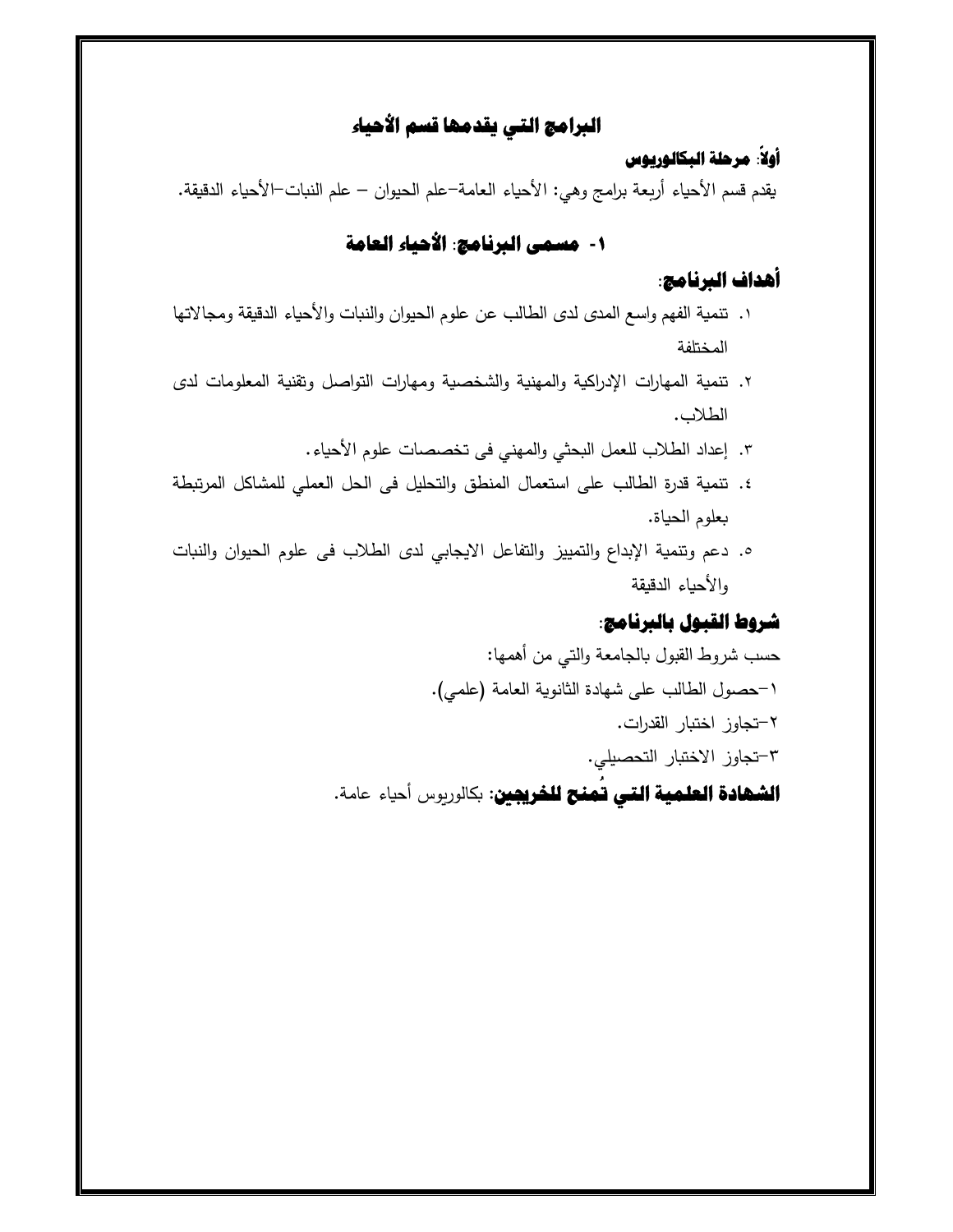# **Programs offered by Biology Department First: Bachelor's degree**

 **The Department of Biology offers four programs: General Biology, Zoology, Botany, Microbiology.** 

## **1-Program title: General Biology**

#### **Program Goals:**

1- Broad understanding development for the students of animal, plant and microbiological sciences and their various fields.

2-To develop the cognitive, professional, personal and interpersonal skills of the students.

3- Preparing students for research and professional work in the fields of biology.

4- Develop the student's ability to use logic and analysis in the practical solution of problems related to life sciences.

5-Supporting and developing creativity, discrimination and positive interaction among students in animal, plant and microbiology

#### **Program Admission Requirements**

According to the conditions of admission to the university, which are the most important:

1- The student obtains the high school certificate (scientific).

- 2- Overtake the capacity test.
- 3- Overtake the test collection.

## **Academic certificate awarded to graduates: Bachelor of General Biology.**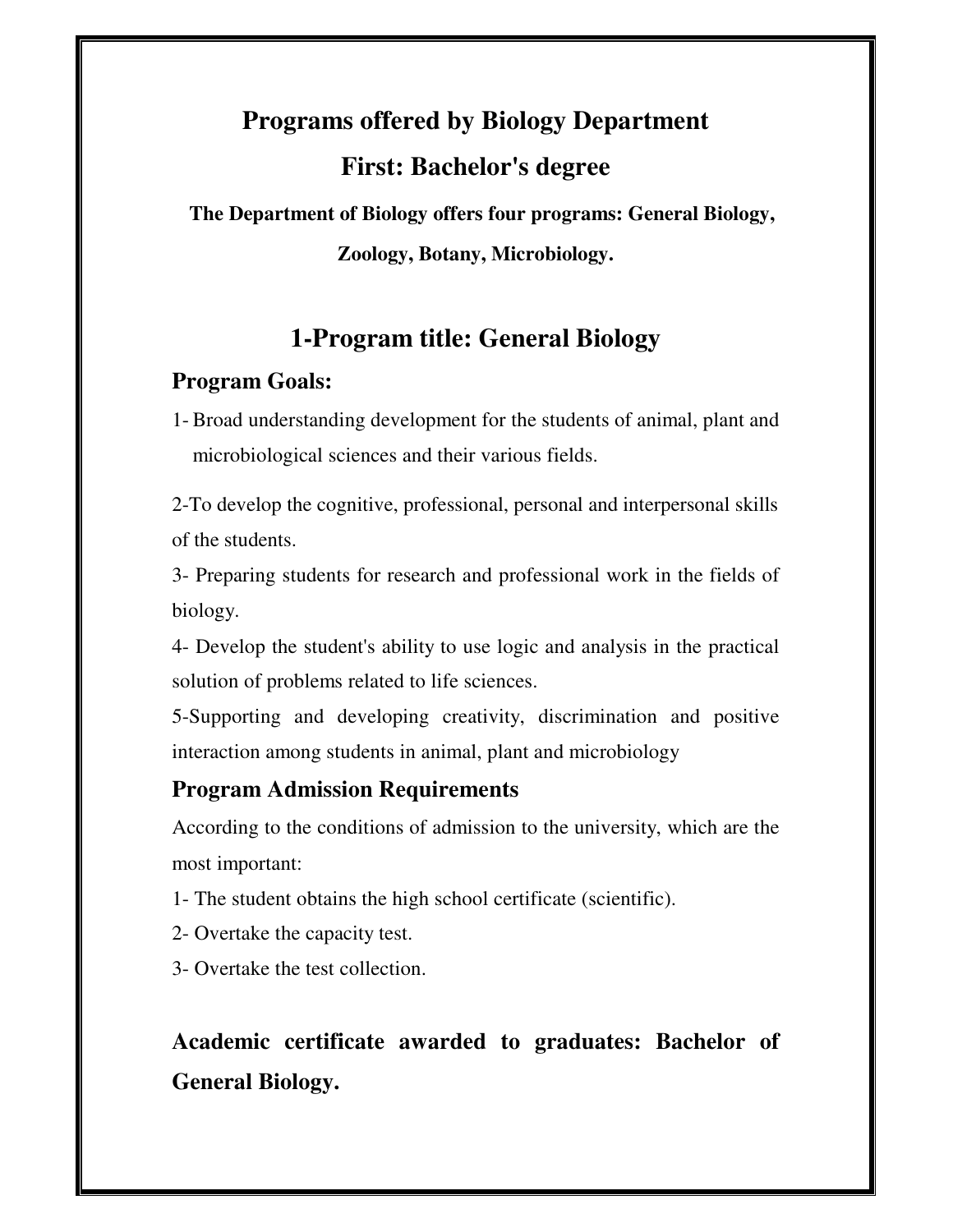## **General Biology Program**

### **Plan of study – 1<sup>st</sup> Year**

| <b>Course</b><br>Code | <b>Course Title</b>                       |                                        | <b>Credit</b>               | <b>Prerequisite</b> | <b>Activity Hours</b> |
|-----------------------|-------------------------------------------|----------------------------------------|-----------------------------|---------------------|-----------------------|
| <b>BIO101-4</b>       | General Biology                           | أحباء عامة                             | 4                           |                     | 3 Lec, 3 Lab.         |
| <b>MATH110-3</b>      | Introduction to<br><b>Mathematics</b>     | مقدمة في علم رياضيات                   | 3                           |                     | $3$ Lec               |
| <b>CHEM101-4</b>      | General<br>Chemistry1                     | كىمىاء عامة ١                          | 4                           |                     | 3 Lec, 2 Lab          |
| 990111-2              | Fundamentals of<br>Islamic Culture        | اصول الثقافة الاسلامبة                 | $\mathcal{D}_{\mathcal{L}}$ |                     | $2$ Lec               |
| 990115-2              | History and<br>Civilization               | التاريخ والحضارة                       | 2                           |                     | $2$ Lec               |
| 999801-2              | English for<br>Academic<br>Purposes $(1)$ | اللغة الانجليزية<br>للأغراض الاكاديمية | $\mathcal{D}_{\mathcal{L}}$ |                     |                       |
| Total                 |                                           |                                        | 17                          |                     |                       |

**Level: 2**

| <b>Course</b><br>Code | <b>Course Title</b>                  |                                            |                             | <b>Prerequisite</b> | <b>Activity</b><br><b>Hours</b> |
|-----------------------|--------------------------------------|--------------------------------------------|-----------------------------|---------------------|---------------------------------|
| <b>MATH120-4</b>      | Calculus $(1)$                       | نفاضل وتكامل (١)                           | 4                           | <b>MATH110-4</b>    | 4 Lec                           |
| <b>PHYS101-4</b>      | General Physics (1)                  | فيزياء عامة (١)                            | 4                           |                     | 3 Lec. 3<br>Lab                 |
| TECh101-3             | Introduction to<br>Biotechnology     | مقدمة في التقنية الحيوية                   | 3                           |                     | $2$ Lec, $3$<br>Lab             |
| 990311-2              | Academic Skills                      | المهار ات الجامعبة                         | $\mathfrak{D}$              |                     | $2$ Lec                         |
| 990211-2              | Arabic Language Skills               | مهار ات اللغة العر ببة                     | $\mathcal{D}_{\mathcal{L}}$ |                     | $2$ Lec                         |
| 999802-2              | English for Academic<br>Purposes (2) | اللغة الانجليزية<br>للأغراض الاكاديمية (٢) | $\mathfrak{D}$              | 999801-2            |                                 |
|                       | <b>Total</b>                         |                                            | 17                          |                     |                                 |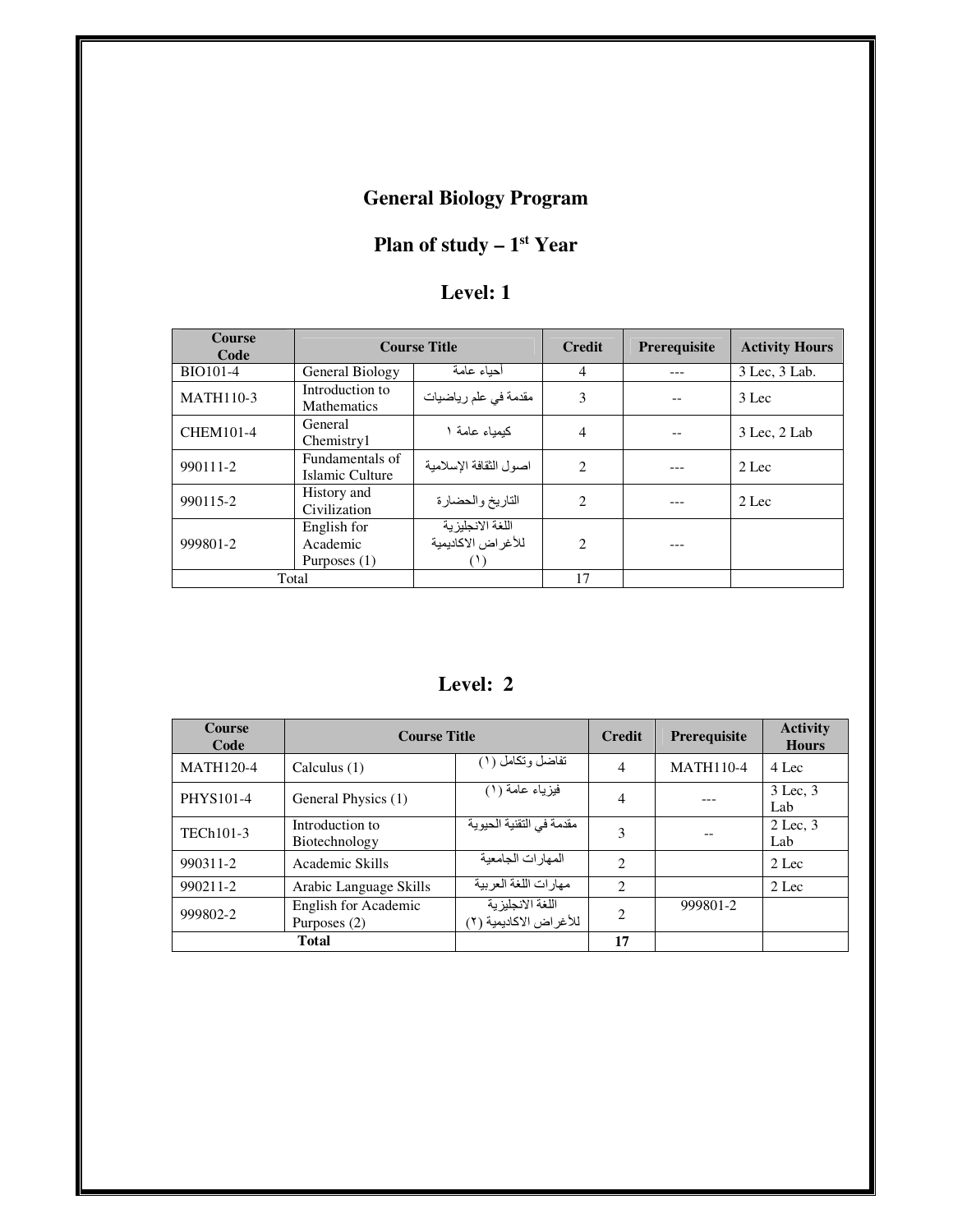#### **Plan of study – 2<sup>nd</sup> Year**

| evel: |
|-------|
|-------|

| <b>Course</b><br>Code | <b>Course Title</b>                     |                                            | <b>Credit</b> | Prerequisite     | <b>Activity</b><br><b>Hours</b> |
|-----------------------|-----------------------------------------|--------------------------------------------|---------------|------------------|---------------------------------|
| BIO201-3              | General Zoology                         | علم الحيوان العام                          | 3             | <b>BIO101-4</b>  | $2$ Lec, $3$ Lab.               |
| BIO202-3              | General Botany                          | علم النبات العام                           | 3             | <b>BIO101-4</b>  | 2 Lec, 3 Lab.                   |
| BIO204-2              | <b>Biostatistics</b>                    | احصاء بيولوجي                              | 2             | <b>MATH120-3</b> | 2 Lec                           |
| BIO209-3              | Cytology                                | علم الخلىة                                 | 3             | <b>BIO101-4</b>  | $2$ Lec, $3$ Lab                |
| <b>BIO250-3</b>       | General Ecology                         | علم الببئة العام                           | 3             | <b>BIO101-4</b>  | 2 Lec, 3 Lab                    |
| 999803-2              | English for<br>Academic Purposes<br>(3) | اللغة الانجليزية<br>للأغراض الاكاديمية (٣) | 2             | 999802-2         |                                 |
|                       | Total                                   |                                            | 16            |                  |                                 |

| <b>Course</b><br>Code | <b>Course Title</b>                    | <b>Credit</b>                                   | Prerequisite   | <b>Activity</b><br><b>Hours</b> |                      |
|-----------------------|----------------------------------------|-------------------------------------------------|----------------|---------------------------------|----------------------|
| BIO309-3              | Plant Kingdom                          | مملكة نباتبة                                    | 3              | BIO202-3                        | $2$ Lec, $3$<br>Lab  |
| <b>BIO208-3</b>       | General Microbiology                   | أحباء دقبقة عامة                                | 3              | <b>BIO101-4</b>                 | $2$ Lec, $3$<br>Lab. |
| BIO205-2              | <b>Biodiversity</b>                    | تنو ع حيو ي                                     | $\overline{c}$ | BIO250-3                        | $2$ Lec              |
| CHEM214-3             | Biochemistry                           | كبمباء حبوبة                                    | 3              | <b>CHEM102-4</b>                | $2$ Lec.<br>2Lab     |
| BIO206-3              | Genetics                               | علم الوراثة                                     | $\mathcal{L}$  | BIO202-3                        | 1 Lec.<br>3Lab       |
| 990112-2              | Islamic Culture (Morals and<br>Values) | الثقافة الاسلامبة<br>(الأخلاق والقيم)           | $\mathfrak{D}$ | 990111-2                        | $2$ Lec              |
| 999804-2              | English for Academic<br>Purposes (4)   | اللغة الانجلبز بة<br>للأغر اض<br>الاكاديمية (٤) | $\mathfrak{D}$ | 999803-2                        |                      |
|                       | <b>Total</b>                           |                                                 | 17             |                                 |                      |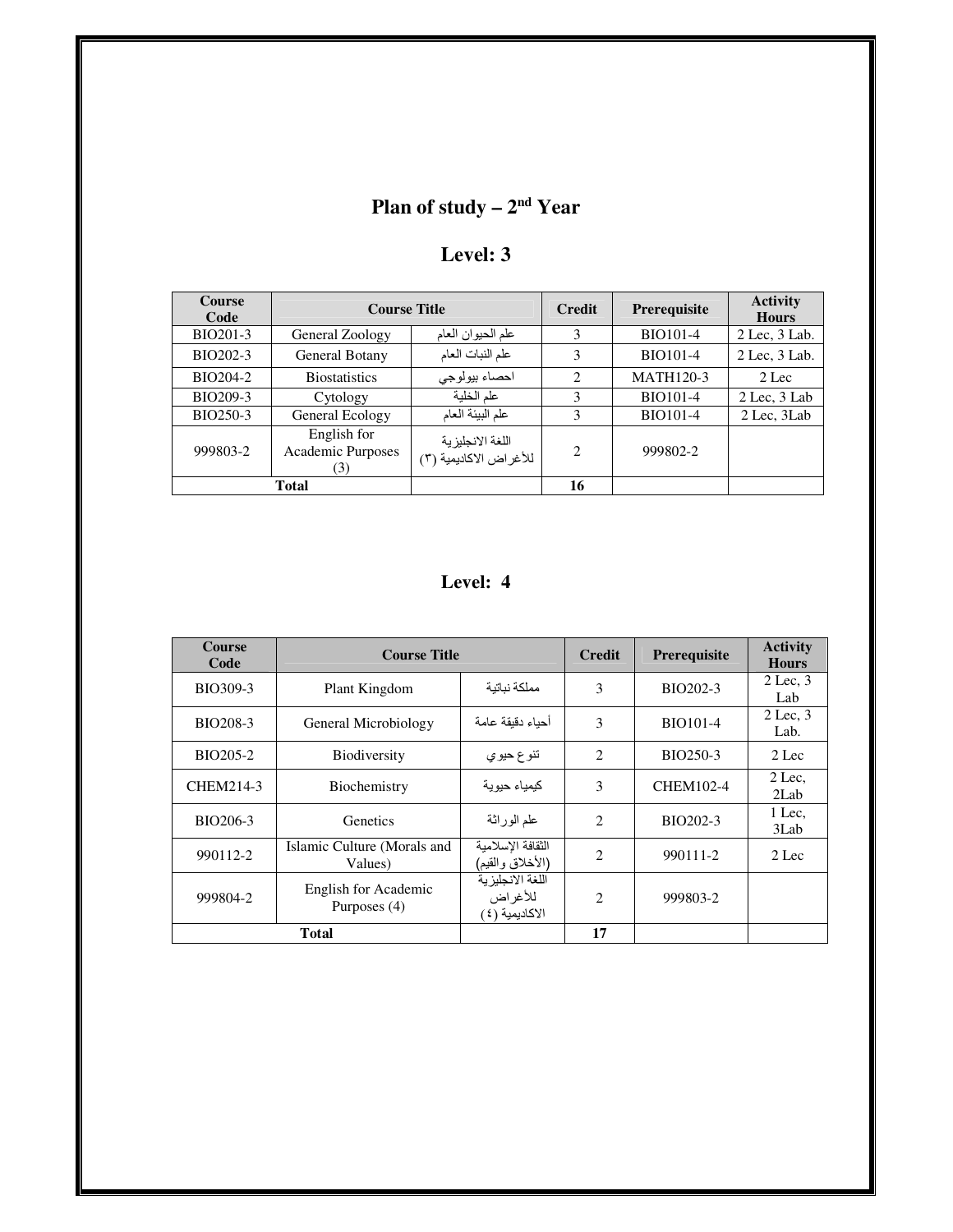#### **Plan of study – 3<sup>rd</sup> Year**

| <b>Course</b><br>Code | <b>Course Title</b>                                           |                                    | <b>Credit</b>  | Prerequisite | <b>Activity</b><br><b>Hours</b> |
|-----------------------|---------------------------------------------------------------|------------------------------------|----------------|--------------|---------------------------------|
| BIO310-3              | <b>Plant Anatomy</b>                                          | تشريح نبات                         | 3              | BIO202-3     | $2$ Lec, $3$<br>Lab             |
| BIO311-3              | <b>Invertebrates</b>                                          | لافقار بات                         | 3              | BIO201-3     | $2$ Lec $+3$<br>Lab             |
| BIO312-3              | Animal<br>Physiology                                          | علم وظائف اعضاء<br>الحيوان         | 3              | BIO201-3     | $2$ Lec+3<br>Lab                |
| BIO320-3              | <b>Plant Physiology</b><br>(1)                                | وظائف أعضاء نبات                   | 3              | BIO202-3     | $2$ Lec. $3$<br>Lab             |
| BIO355-2              | Pollution and<br>environmental<br><i>Impact</i><br>Assessment | التلوث ونقييم الأثر<br>البيئي      | $\overline{2}$ | BIO205-2     | $2$ Lec                         |
| 999807-2              | English for<br>Specific purposes<br>(1)                       | اللغة الانجليزية<br>للأغراض الخاصة | $\overline{c}$ |              | $2$ Lec                         |
|                       | <b>Total</b>                                                  |                                    | 16             |              |                                 |

**Level: 6**

| <b>Course</b><br>Code | <b>Course Title</b> |                | <b>Credit</b>               | <b>Prerequisite</b> | <b>Activity</b><br><b>Hours</b> |
|-----------------------|---------------------|----------------|-----------------------------|---------------------|---------------------------------|
| BIO318-3              | Economic botany     | نبات اقتصادي   | 3                           | BIO310-3            | $2$ Lec, $3$ Lab                |
| BIO321-3              | Mycology            | علم الفطر يات  | 3                           | BIO208-3            | $2$ Lec, $3$ Lab                |
| BIO313-3              | Phycology           | علم الطحالب    | 3                           | BIO309-3            | $2$ Lec, $3$ Lab                |
| BIO317-3              | Entomology          | علم الحشر ات   | 3                           | <b>BIO201-3</b>     | $2$ Lec+ $3$ Lab                |
| BIO319-3              | <b>Vertebrates</b>  | الفقار بات     | 3                           | BIO311-3            | $2$ Lec+ $3$ Lab                |
| 990113-2              | Islamic Studies 3   | علوم اسلامية ٣ | $\mathcal{D}_{\mathcal{A}}$ | 990112-2            | $2$ Lec                         |
| <b>Total</b>          |                     |                | 17                          |                     |                                 |

التدىريبالصيفي

| <b>Course</b><br>Code | <b>Course Title</b>  |               | <b>Credit</b> | <b>Prerequisite</b>              | <b>Activity Hours</b>      |
|-----------------------|----------------------|---------------|---------------|----------------------------------|----------------------------|
| BIO453-3              | <b>Field Studies</b> | در اسات حقلبة | 3             | Terminate<br>specialized 35 hrs. | 9 Lab./week For<br>1 month |
| Total                 |                      |               |               |                                  |                            |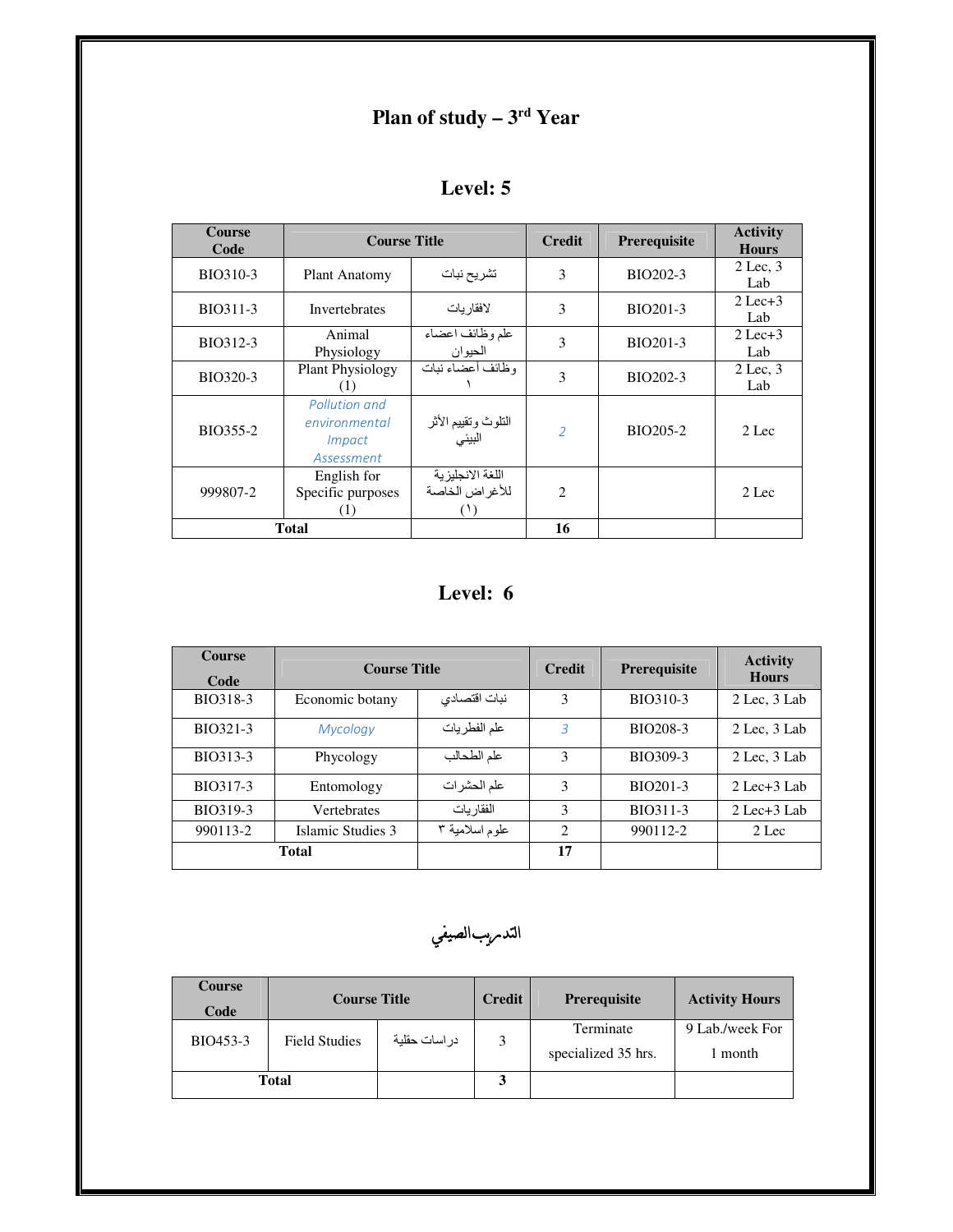## **Plan of study – 4<sup>th</sup> Year**

| <b>Course</b><br>Code | <b>Course Title</b>                   |                                  | <b>Credit</b>  | Prerequisite | <b>Activity</b><br><b>Hours</b> |
|-----------------------|---------------------------------------|----------------------------------|----------------|--------------|---------------------------------|
| BIO410-3              | Parasitology                          | علم الطفيليات                    | 3              | BIO311-3     | $2$ Lec $+3$ Lab                |
| BIO420-3              | Molecular Biology                     | بيو لو جيا جز پئية               | 3              | BIO206-3     | $2$ Lec, $3$ Lab                |
| BIO416-3              | Taxonomy of<br><b>Flowering Plant</b> | تصنیف نبات ز هر ی                | 3              | BIO309-3     | $2$ Lec. $3$ Lab                |
| BIO429-3              | Plant pathology                       | أمر اض نبات                      | 3              | BIO321-3     | $2$ Lec, $3$ Lab                |
| BIO452-3              | Applied<br>Microbiology               | ميكر وبيولوجيا<br>تطبيقية        | 3              | BIO321-3     | $2$ Lec, $3$ Lab                |
| 990114-2              | Islamic Studies 4                     | علوم اسلامية ٤                   | 2              | 990113-2     | 2 Lec                           |
| 999809-2              | English Course<br>(Elective 1)        | مقرر لغة انجليزية<br>اختياري (١) | $\overline{2}$ |              | 2 Lec                           |
|                       | <b>Total</b>                          |                                  | 19             |              |                                 |

**Level: 8**

| <b>Course</b><br>Code | <b>Course Title</b>         |                             | <b>Credit</b> | <b>Prerequisite</b>    | <b>Activity</b><br><b>Hours</b> |
|-----------------------|-----------------------------|-----------------------------|---------------|------------------------|---------------------------------|
| BIO412-3              | Fauna of Saudi Arabia       | حيوانات المملكة<br>السعودية | 3             | BIO319-3               | $2$ Lec $+3$ Lab                |
| BIO413-3              | Flora of Saudi Arabia       | فلورا المملكة               | 3             | BIO416-3               | $2$ Lec, $3$ Lab                |
| BIO411-3              | Embryology                  | علم الاجنة                  | 3             | BIO319-3               | $2$ Lec $+3$ Lab                |
| BIO418-3              | Desert Ecology              | ً بيئة صحر او بـة           | $\mathcal{P}$ | BIO250-3               | 2 Lec                           |
| BIO415-3              | <b>Plant Tissue Culture</b> | زراعة أنسجة نباتية          | 3             | BIO417-3               | $2$ Lec, $3$ Lab                |
| BIO419-3              | <b>Graduation Project</b>   | مشروع تخرج                  | 3             | Registered by<br>Dept. | $2$ Lec                         |
|                       | <b>Total</b>                |                             | 17            |                        |                                 |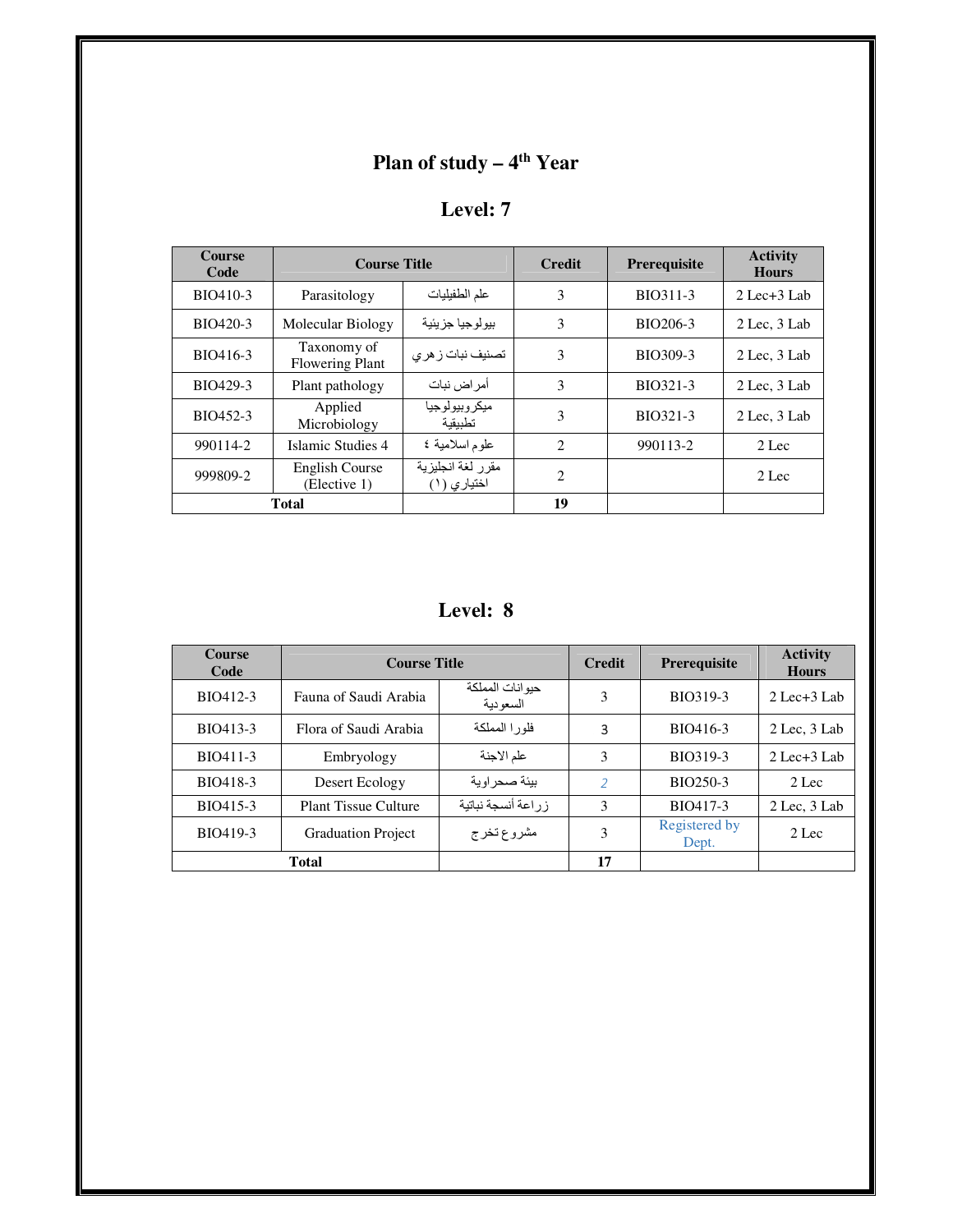#### -**٢مسمى البرنامج: برنامج علم الحيوان**

#### **أهداف البرنامج:**

- ١. تتمية الفهم واسع المدى لدى الطالب عن علم الحيوان وفروعه ومجالاته المختلفة.
	- ٢. اعداد الطلاب للعمل البحثى والمهنى فى تخصصات علم الحیوان.
- ٣. تنمية قدرة الطالب على استعمال المنطق والتحليل فى الحل العملى للمشاكل المرتبطة بعلوم الحياة خاصة علم الحیوان.
	- ٤. دعم وتتمية الابداع والتمييز والتفاعل الايجابى لدى الطلاب فى مجالات علم الحيوان.
- ٥. الادراك العمیق لأهمیة القیم المجتمعیة والأخلاق فى توظیف علوم الحیوان خاصـة العلوم البیئیة والتتوع الحیوی .

#### **شروط القبول بالبرنامج:**

حسب شروط القبول بالجامعة والتبي من أهمها: ١- حصول الطالب على شهادة الثانوة العامة (علمي). ٢– تجاوز اختبار القدرات. ٣- تجاوز الاختبار التحصیلي.

#### **الشهادة العلمية التي تمنح للخريجين**: بكالوريوس علم الحيوان. **ُ**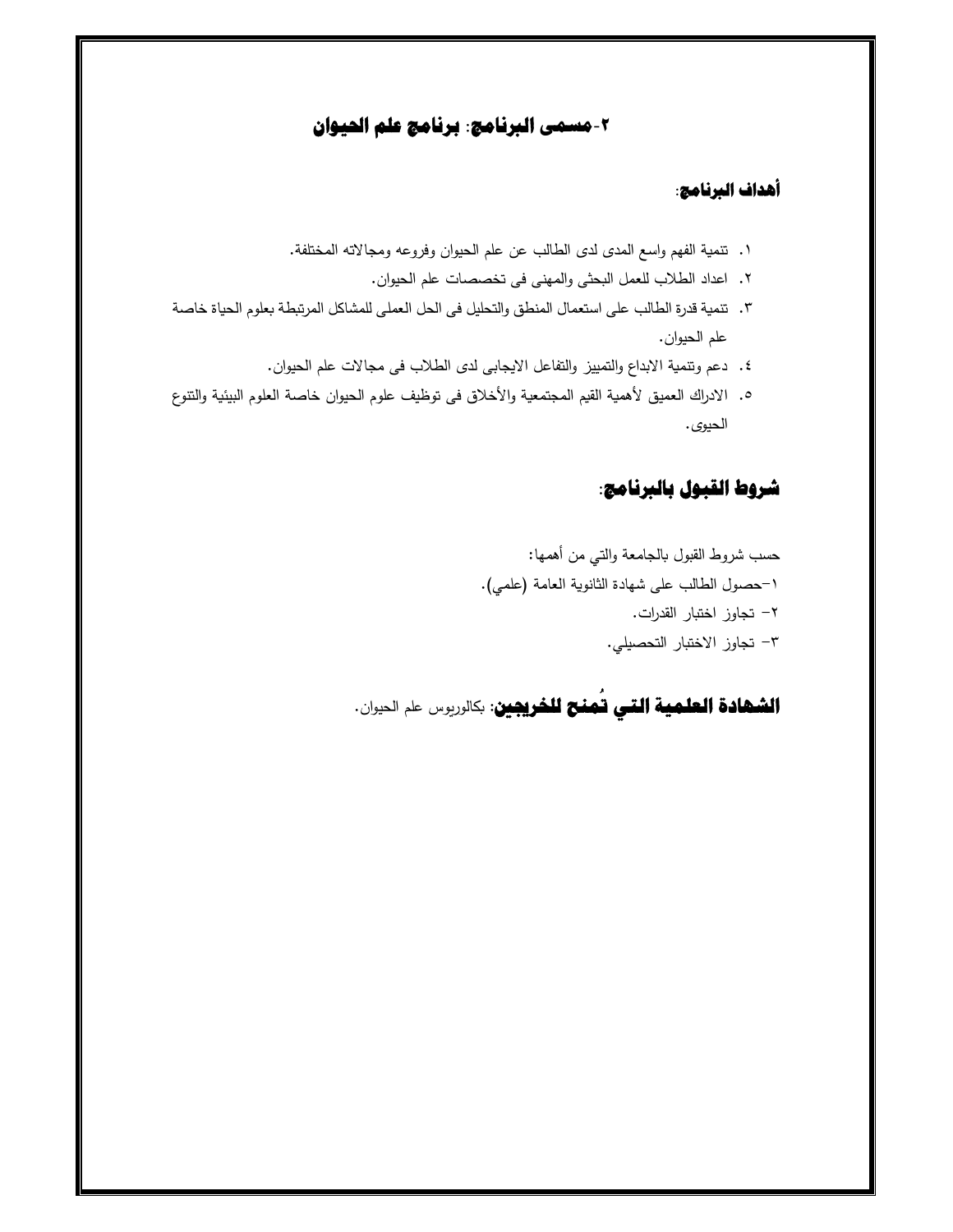### **2- Program Title: Zoology Program**

#### **Program Goals:**

1-To develop a broad understanding of the student on the science of animals and its branches and various fields.

2- Preparing students for research and professional work in the fields of zoology.

3-To develop the student's ability to use logic and analysis in the practical solution of the problems related to life sciences, especially zoology.

4-Support and develop creativity, discrimination and positive interaction among students in the fields of zoology.

5- Deep understanding of the importance of societal values and ethics in the employment of animal science, especially environmental sciences and biodiversity.

#### **Program Admission Requirements:**

According to the conditions of admission to the university, which are the most important;

1-The student obtains a high school certificate (scientific).

- 2- Overtake the capacity test.
- 3- Overtake the test collection.

#### **Degree certificate for graduates: Bachelor of Zoology.**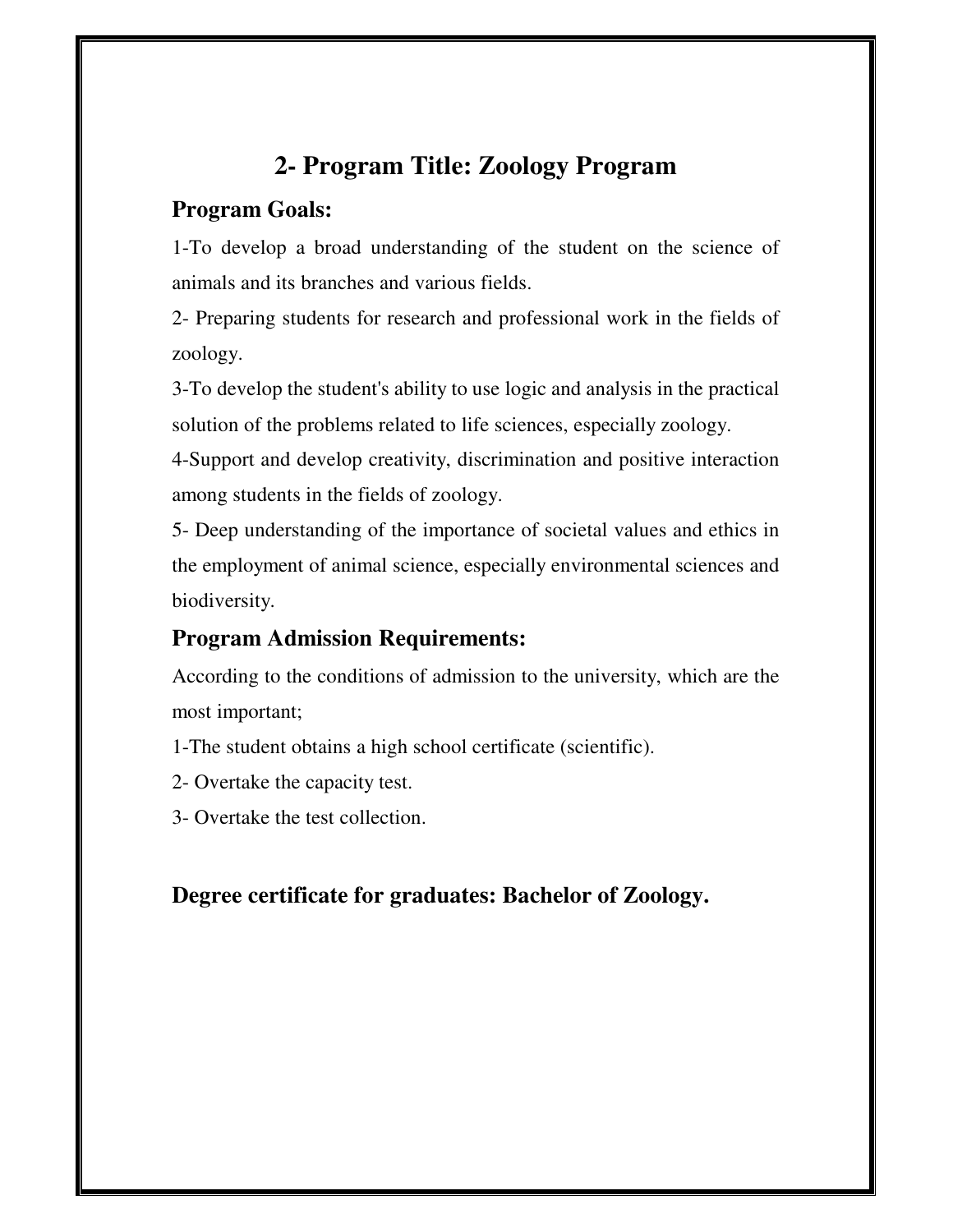# **الخطة الدراسية لبرنامج أحياء – علم حيوان**

**Zoology Program Plan 2017**

#### **Plan of study – 1<sup>st</sup> Year**

| <b>Course</b><br>Code |                                           | <b>Course Title</b>                            |                             | <b>Prerequisite</b> | <b>Activity</b><br><b>Hours</b> |
|-----------------------|-------------------------------------------|------------------------------------------------|-----------------------------|---------------------|---------------------------------|
| <b>BIO101-4</b>       | <b>General Biology</b>                    | أحباء عامة                                     | 4                           |                     | 3 Lec, 3 Lab.                   |
| <b>MATH110-3</b>      | Introduction to<br><b>Mathematics</b>     | مقدمة في علم<br>رياضيات                        | 3                           |                     | $3$ Lec                         |
| <b>CHEM101-4</b>      | General<br>Chemistry1                     | كبمباء عامة ١                                  | 4                           |                     | $3$ Lec, $2$ Lab                |
| 990111-2              | Fundamentals of<br>Islamic Culture        | اصول الثقافة<br>الاسلامية                      | $\mathcal{D}_{\mathcal{L}}$ |                     | $2$ Lec                         |
| 990115-2              | History and<br>Civilization               | التاريخ<br>والحضارة                            | $\mathfrak{D}$              |                     | $2$ Lec                         |
| 999801-2              | English for<br>Academic<br>Purposes $(1)$ | اللغة الانجلبز بة<br>للأغراض<br>الاكادبمبة (١) | $\mathcal{D}_{\mathcal{L}}$ |                     |                                 |
| <b>Total</b>          |                                           |                                                | 17                          |                     |                                 |

**Level: 2**

| <b>Course</b><br>Code | <b>Course Title</b>                     |                                                | <b>Credit</b>               | Prerequisite     | <b>Activity</b><br><b>Hours</b> |
|-----------------------|-----------------------------------------|------------------------------------------------|-----------------------------|------------------|---------------------------------|
| <b>MATH120-4</b>      | Calculus $(1)$                          | تفاضل وتكامل (١)                               | 4                           | <b>MATH110-4</b> | 4 Lec                           |
| <b>PHYS101-4</b>      | <b>General Physics</b><br>(1)           | فيزياء عامة (١)                                | $\overline{4}$              |                  | 3 Lec. 3<br>Lab                 |
| TECh101-3             | Introduction to<br>Biotechnology        | مقدمة في التقنية<br>الحبوبة                    | 3                           |                  | $2$ Lec. $3$<br>Lab             |
| 990311-2              | Academic Skills                         | المهار ات الجامعبة                             | 2                           |                  | $2$ Lec                         |
| 990211-2              | Arabic Language<br><b>Skills</b>        | مهارات اللغة العربية                           | 2                           |                  | $2$ Lec                         |
| 999802-2              | English for<br>Academic<br>Purposes (2) | اللغة الانجليزية<br>للأغر اض الاكاديمية<br>(7) | $\mathcal{D}_{\mathcal{L}}$ | 999801-2         |                                 |
|                       | <b>Total</b>                            |                                                | 17                          |                  |                                 |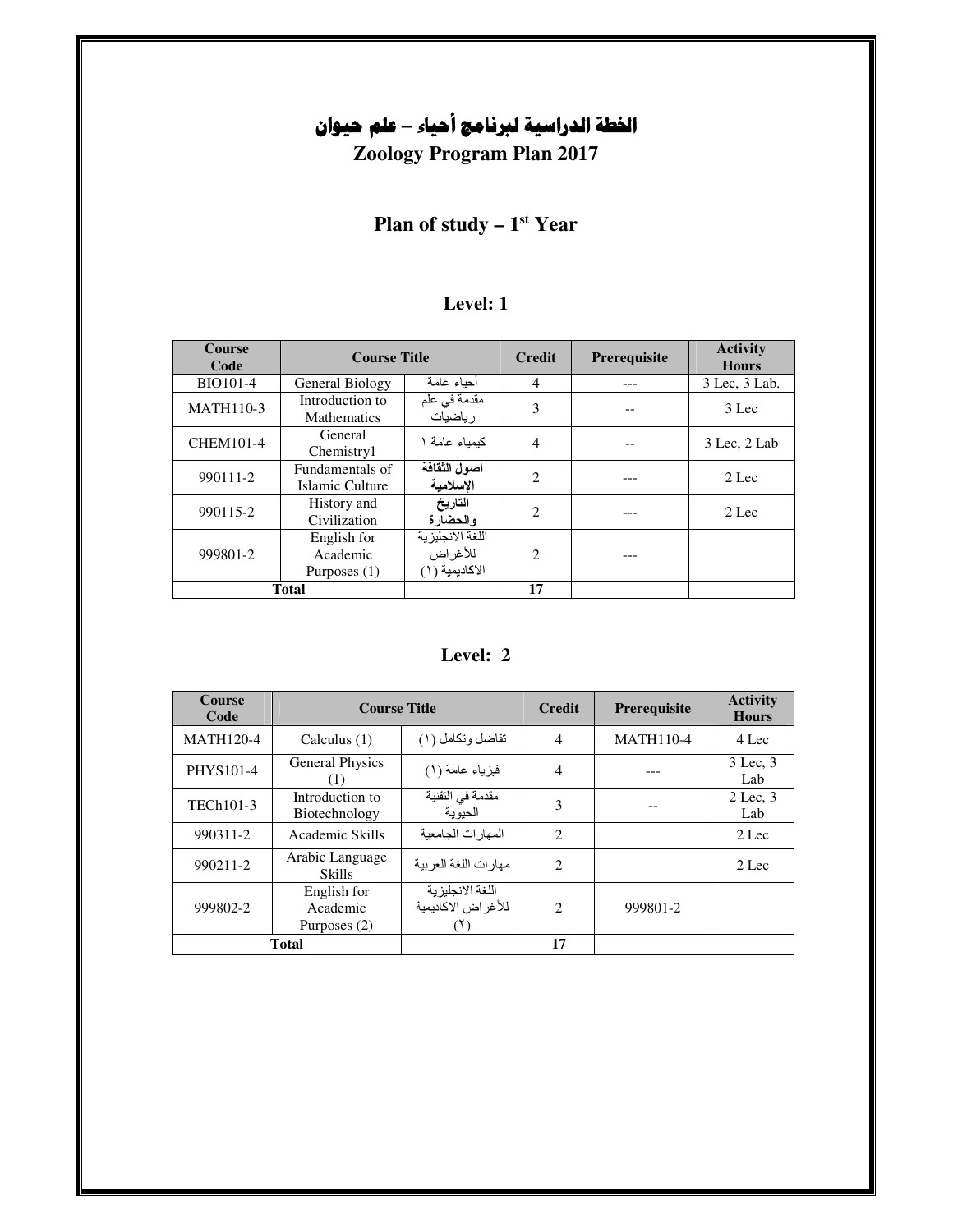#### **Plan of study – 2<sup>nd</sup> Year**

| <b>Course</b><br>Code |                                         | <b>Course Title</b>                        | <b>Credit</b>  | Prerequisite     | <b>Activity</b><br><b>Hours</b> |
|-----------------------|-----------------------------------------|--------------------------------------------|----------------|------------------|---------------------------------|
| BIO201-3              | General Zoology                         | علم الحيوان العام                          | 3              | <b>BIO101-4</b>  | $2$ Lec, $3$<br>Lab.            |
| BIO202-3              | General Botany                          | علم النبات العام                           | 3              | <b>BIO101-4</b>  | $2$ Lec, $3$<br>Lab.            |
| BIO204-2              | <b>Biostatistics</b>                    | احصاء بيولوجي                              | $\overline{2}$ | <b>MATH120-3</b> | $2$ Lec                         |
| BIO209-3              | Cytology                                | علم الخلية                                 | 3              | <b>BIO101-4</b>  | $2$ Lec, $3$<br>Lab             |
| BIO250-3              | General Ecology                         | علم البيئة العام                           | 3              | <b>BIO101-4</b>  | $2$ Lec.<br>3Lab                |
| 999803-2              | English for<br>Academic<br>Purposes (3) | اللغة الانجليزية<br>للأغراض الاكاديمية (٣) | $\overline{c}$ | 999802-2         |                                 |
|                       | <b>Total</b>                            |                                            | 16             |                  |                                 |

Level: 4

| Course<br>Code  | Course Title                                                                                  |                                             | Credit                      | Prerequisite     | Activity<br>Hours    |
|-----------------|-----------------------------------------------------------------------------------------------|---------------------------------------------|-----------------------------|------------------|----------------------|
| BIO311-3        | <b>Invertebrates</b>                                                                          | لافقار يات                                  | 3                           | BIO201-3         | $2$ Lec $+3$<br>Lab  |
| <b>BIO208-3</b> | General<br>Microbiology                                                                       | أحباء دقبقة<br>عامة                         | 3                           | <b>BIO101-4</b>  | $2$ Lec, $3$<br>Lab. |
| BIO205-2        | <b>Biodiversity</b>                                                                           | تنوع حيوي                                   | $\overline{2}$              | <b>BIO250-3</b>  | 2 Lec                |
| CHEM214-3       | Biochemistry                                                                                  | كيمياء حيوية                                | 3                           | <b>CHEM102-4</b> | $2$ Lec,<br>2Lab     |
| BIO206-3        | Genetics                                                                                      | علم الوراثة                                 | $\mathcal{D}_{\mathcal{L}}$ | BIO209-3         | 1 Lec,<br>3Lab       |
| 990112-2        | Islamic Culture<br>(Morals and<br>Values)                                                     | الثقافة<br>الإسلامية<br>(الأخلاق<br>والقيم) | $\mathfrak{D}$              | 990111-2         | 2 Lec                |
| 999804-2        | اللغة<br>English for<br>الانجليزية<br>Academic<br>للأغراض<br>Purposes (4)<br>الأكاديمية ( ٤ ) |                                             | $\overline{c}$              | 999803-2         |                      |
| <b>Total</b>    |                                                                                               |                                             | 17                          |                  |                      |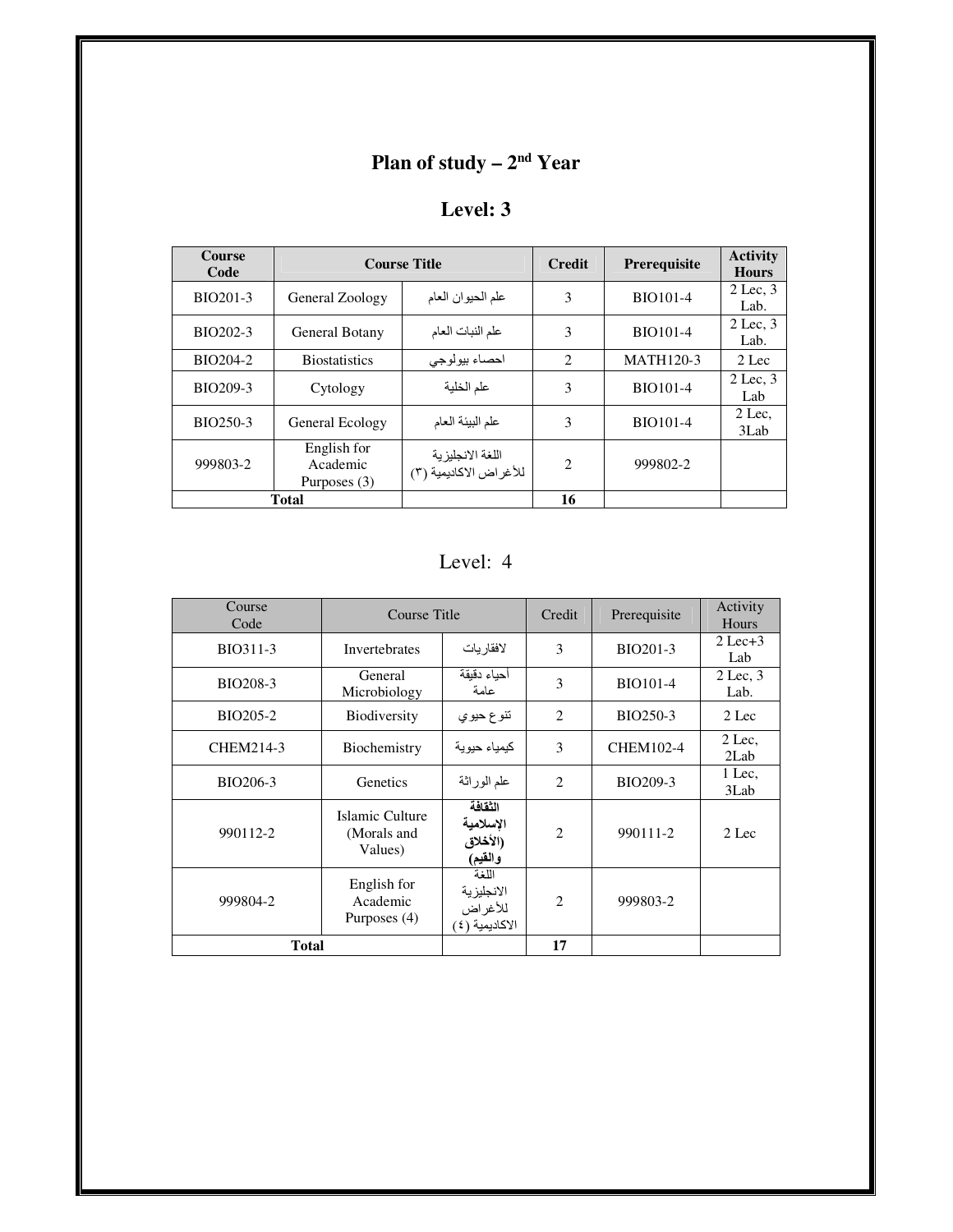## **Plan of study – 3<sup>rd</sup> Year**

| <b>Course</b><br>Code | <b>Course Title</b>                                 |                                           | <b>Credit</b>               | <b>Prerequisite</b> | <b>Activity Hours</b>     |
|-----------------------|-----------------------------------------------------|-------------------------------------------|-----------------------------|---------------------|---------------------------|
| BIO312-3              | <b>Animal Physiology</b>                            | طم وظائف<br>اعضاء الحيوان                 | 3                           | BIO201-3            | $2$ Lec+ $3$ Lab          |
| BIO304-3              | Histology                                           | علم الانسجة                               | 3                           | BIO209-3            | $2$ Lec+ $3$ Lab          |
| BIO317-3              | Entomology                                          | علم الحشر ات                              | 3                           | BIO201-3            | $2$ Lec+ $3$ Lab          |
| BIO352-2              | Pollution and<br>environmental<br>impact assessment | النلوث ونقييم<br>الاثر البيئي             | $\mathcal{D}_{\mathcal{L}}$ | BIO250-3            | Lec $+3$ Lab <sup>1</sup> |
| BIO305-3              | Hematology and<br>Immunology                        | علم الدم والمناعة                         | $\mathcal{E}$               | BIO312-3            | $2$ Lec+ $3$ Lab          |
| 999807-2              | English for<br>Specific purposes                    | اللغة الانجليزية<br>للأغراض<br>الخاصة (١) | $\mathcal{D}_{\mathcal{L}}$ |                     | $2$ Lec                   |
|                       | Total                                               |                                           | 16                          |                     |                           |

**Level: 6**

| <b>Course</b><br>Code | <b>Course Title</b>                     |                                    | <b>Credit</b>  | <b>Prerequisite</b> | <b>Activity</b><br><b>Hours</b> |
|-----------------------|-----------------------------------------|------------------------------------|----------------|---------------------|---------------------------------|
| BIO315-2              | Animal Behavior                         | سلوك الحبو ان                      | $\overline{2}$ | BIO312-3            | $1$ Lec $+3$<br>Lab             |
| BIO319-3              | <b>Vertebrates</b>                      | الفقار بـات                        | 3              | BIO311-3            | $2$ Lec $+3$<br>Lab             |
| BIO324-3              | Comparative<br><b>Animal Physiology</b> | علم وظائف اعضاء<br>الحيوان المقارن | 3              | BIO312-3            | $2$ Lec $+3$<br>Lab             |
| BIO325-3              | Economic<br>Entomology                  | علم الحشرات<br>الاقتصادية          | 3              | <b>BIO317-3</b>     | $2$ Lec $+3$<br>Lab             |
| BIO326-2              | Principal of Animal<br>Taxonomy         | علم اسس تصنيف<br>الحبو ان          | $\overline{2}$ | <b>BIO201-3</b>     | $1$ Lec $+3$<br>Lab             |
| 990113-2              | <b>Islamic Studies 3</b>                | علوم اسلامية ٣                     | $\mathbf{2}$   | 990112-2            | 2 Lec                           |
|                       | <b>Total</b>                            |                                    | 15             |                     |                                 |

التدىريبالصيفي

| <b>Course</b><br>Code | <b>Course Title</b>  |               | <b>Credit</b> | <b>Prerequisite</b>         | <b>Activity</b><br><b>Hours</b> |
|-----------------------|----------------------|---------------|---------------|-----------------------------|---------------------------------|
| BIO455-3              | <b>Field Studies</b> | در اسات حقلبة | $\mathbf{a}$  | Pass specialized<br>35 hrs. | 9 Lab./week<br>For 1 month      |
| <b>Total</b>          |                      |               |               |                             |                                 |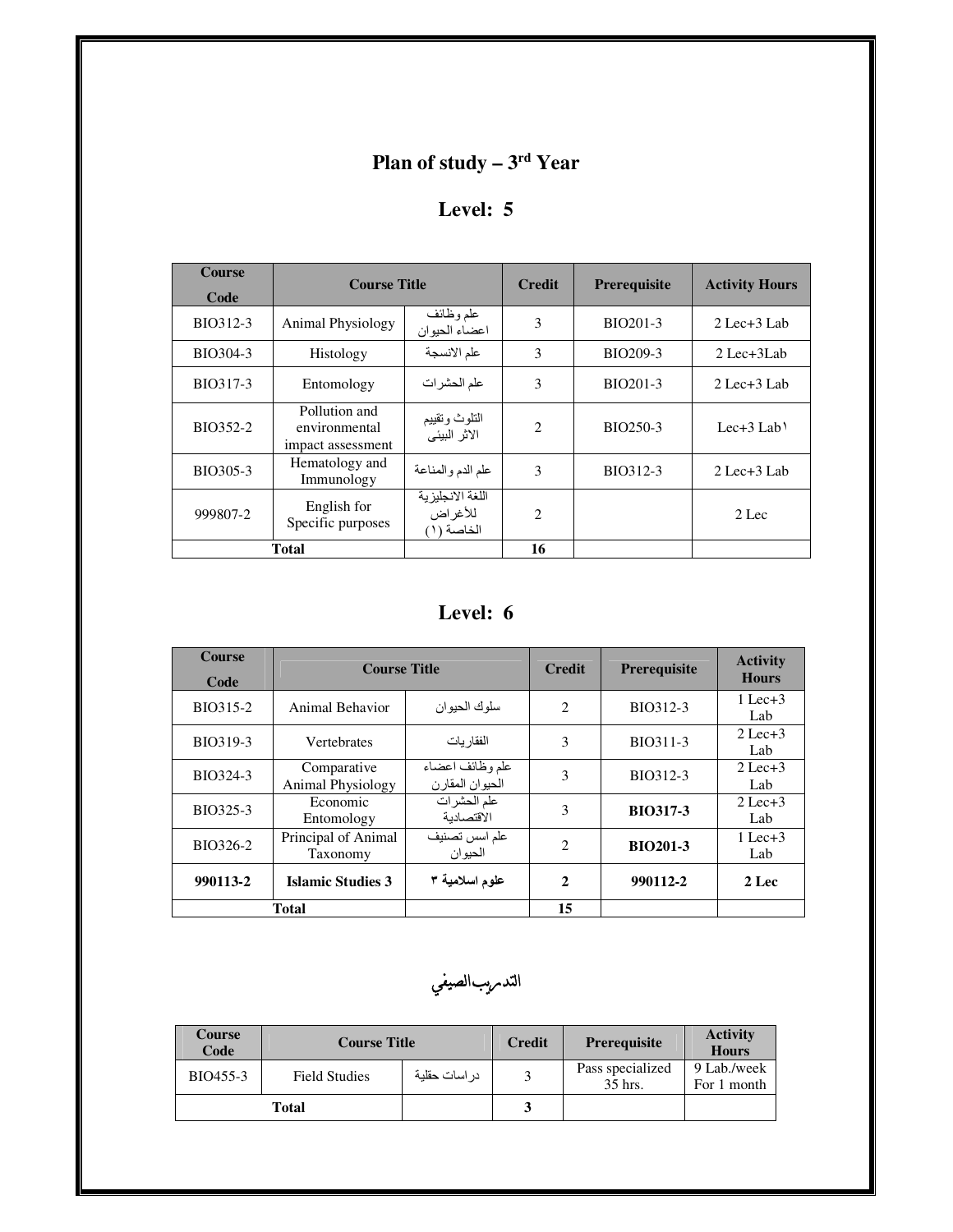#### **Plan of study – 4<sup>th</sup> Year**

### **Level: 7**

| <b>Course</b><br>Code | <b>Course Title</b>            |                                  | <b>Credit</b>  | Prerequisite | <b>Activity</b><br><b>Hours</b> |
|-----------------------|--------------------------------|----------------------------------|----------------|--------------|---------------------------------|
| $YBIO410-$            | Parasitology                   | علم الطفيليات                    | ۲              | BIO311-3     | Lec $+3$ <sup>1</sup><br>Lab    |
| BIO411-3              | Embryology                     | علم الاجنة                       | 3              | BIO319-3     | $2$ Lec $+3$<br>Lab             |
| BIO425-2              | Animal Ecology                 | علم بيئة الحيوان                 | $\overline{2}$ | BIO205-2     | Lec $+3$ )<br>Lab               |
| BIO423-3              | Herpetology                    | علم البر مائيات<br>والزواحف      | 3              | BIO319-3     | $2$ Lec $+3$<br>Lab             |
| $YBIO437-$            | Ornithology                    | علم الطيور                       | $\overline{2}$ | BIO319-3     | $1$ Lec $+3$<br>Lab             |
| BIO420-3              | Molecular Biology              | بيو لو جيا جز پئية               | 3              | BIO206-3     | $2$ Lec $+3$<br>Lab             |
| 990114-2              | Islamic Studies 4              | علوم اسلامية ٤                   | $\overline{2}$ | 990113-2     | $2$ Lec                         |
| 999809-2              | English Course<br>(Elective 1) | مقرر لغة انجليزية<br>اختياري (١) | $\overline{2}$ |              | 2 Lec                           |
|                       | <b>Total</b>                   |                                  | 19             |              |                                 |

| Course<br>Code | <b>Course Title</b>                  |                               | <b>Credit</b>               | <b>Prerequisite</b>           | <b>Activity Hours</b>     |
|----------------|--------------------------------------|-------------------------------|-----------------------------|-------------------------------|---------------------------|
| BIO419-3       | <b>Graduation Project</b>            | مشروع التخرج                  | 3                           | Achievement of<br>6 Semesters | $2$ Lec $+3$ Lab          |
| BIO421-3       | Vertebrate<br>Comparative<br>Anatomy | التشريح المقارن<br>للفقار بات | 3                           | BIO411-3                      | $2$ Lec $+3$ Lab          |
| $YBIO424-$     | Endocrinology                        | علم الغدد الصماء              | 2                           | BIO312-3                      | Lec $+3$ Lab <sup>1</sup> |
| $YBIO426-$     | <b>Biological Control</b>            | المكافحة الحبوبة              | 2                           | BIO525-3                      | Lec $+3$ Lab <sup>1</sup> |
| BIO428-3       | Ichthyology                          | علم الاسماك                   | 3                           | BIO319-3                      | $2$ Lec $+3$ Lab          |
| $YBIO437-$     | Mammalogy                            | علم الثدييات                  | $\mathcal{D}_{\mathcal{L}}$ | BIO319-3                      | Lec $+3$ Lab <sup>1</sup> |
| BIO412-3       | Fauna of Saudi<br>Arabia             | حيوانات المملكة<br>السعو دية  | 3                           | BIO319-3                      | $2$ Lec $+3$ Lab          |
|                | <b>Total</b>                         |                               | 18                          |                               |                           |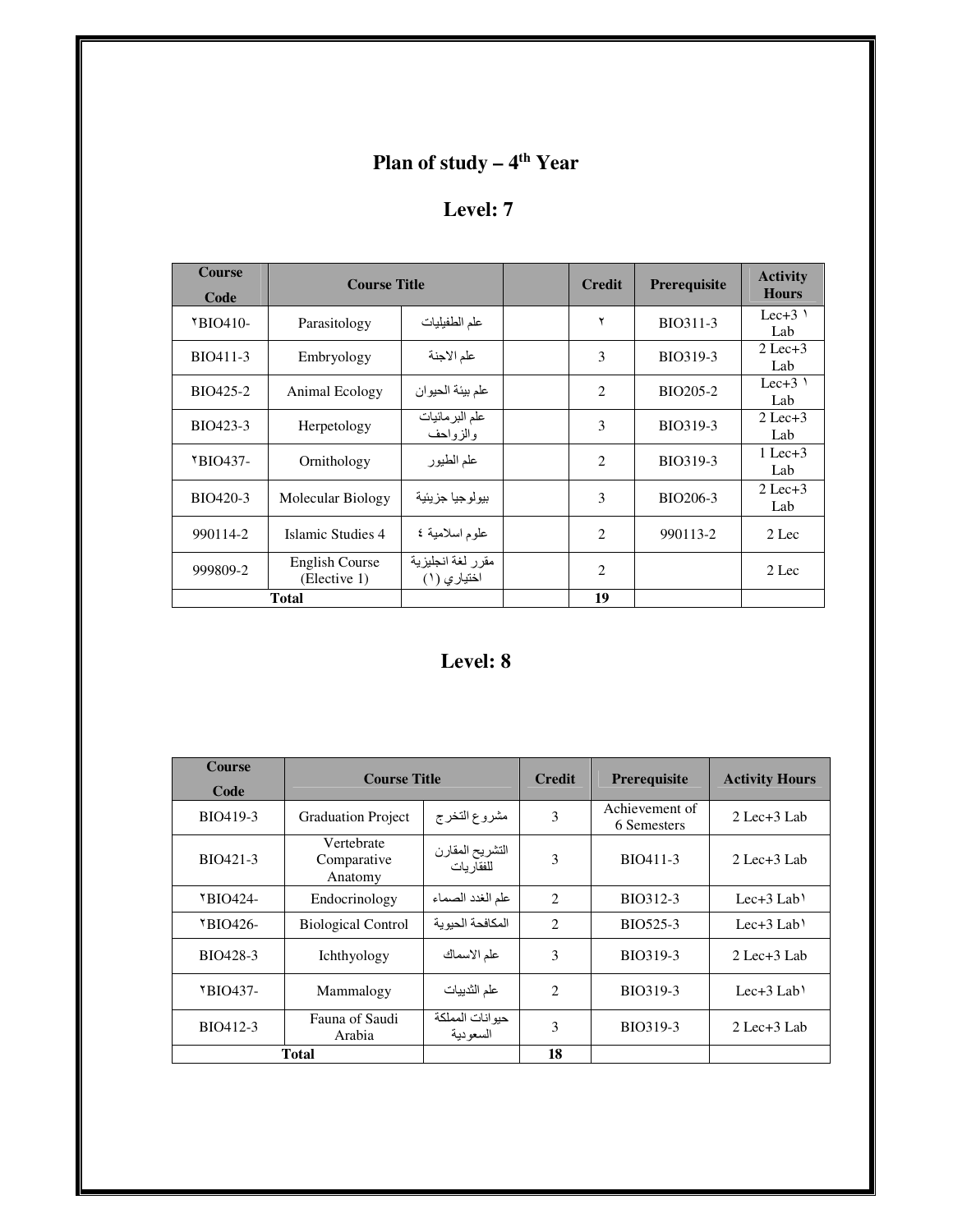### -**٣مسمى البرنامج: برنامج أحياء -النبات**

#### **أهداف البرنامج:**

- ١. تنمية الفهم واسع المدى لدى الطالب عن علم النبات وفروعه ومجالاته المختلفة
- ٢. تنمية المهارات الإدراكية والمهنية والشخصية ومهارات التواصل وتقنية المعلومات لدى الطلاب .
	- ٣. إعداد الطلاب للعمل البحثي والمهني في تخصصات علم النبات.
- ٤. تنمية قدرة الطالب على استعمال المنطق والتحليل فى الحل العملي للمشاكل المرتبطة بعلوم الحياة خاصة علم النبات.
	- ٥. دعم وتنمية الإبداع والتمييز والتفاعل الايجابي لدى الطلاب فى مجالات علم النبات.
- ٦. الإدراك العميق لأهمية القيم المجتمعية والأخلاق فى توظيف علوم النبات خاصة العلوم البيئية والتنوع الحيوي.

#### **شروط القبول بالبرنامج:**

حسب شروط القبول بالجامعة والتي من أهمها: ١- حصول الطالب على شهادة الثانوة العامة (علمي). ٢- تجاوز اخت!ار القدرات. ٣- تجاوز الاخت!ار التحصیلي. **الشهادة العلمية التي تمنح للغريمين**: بكالوريوس علم النبات. **ُ**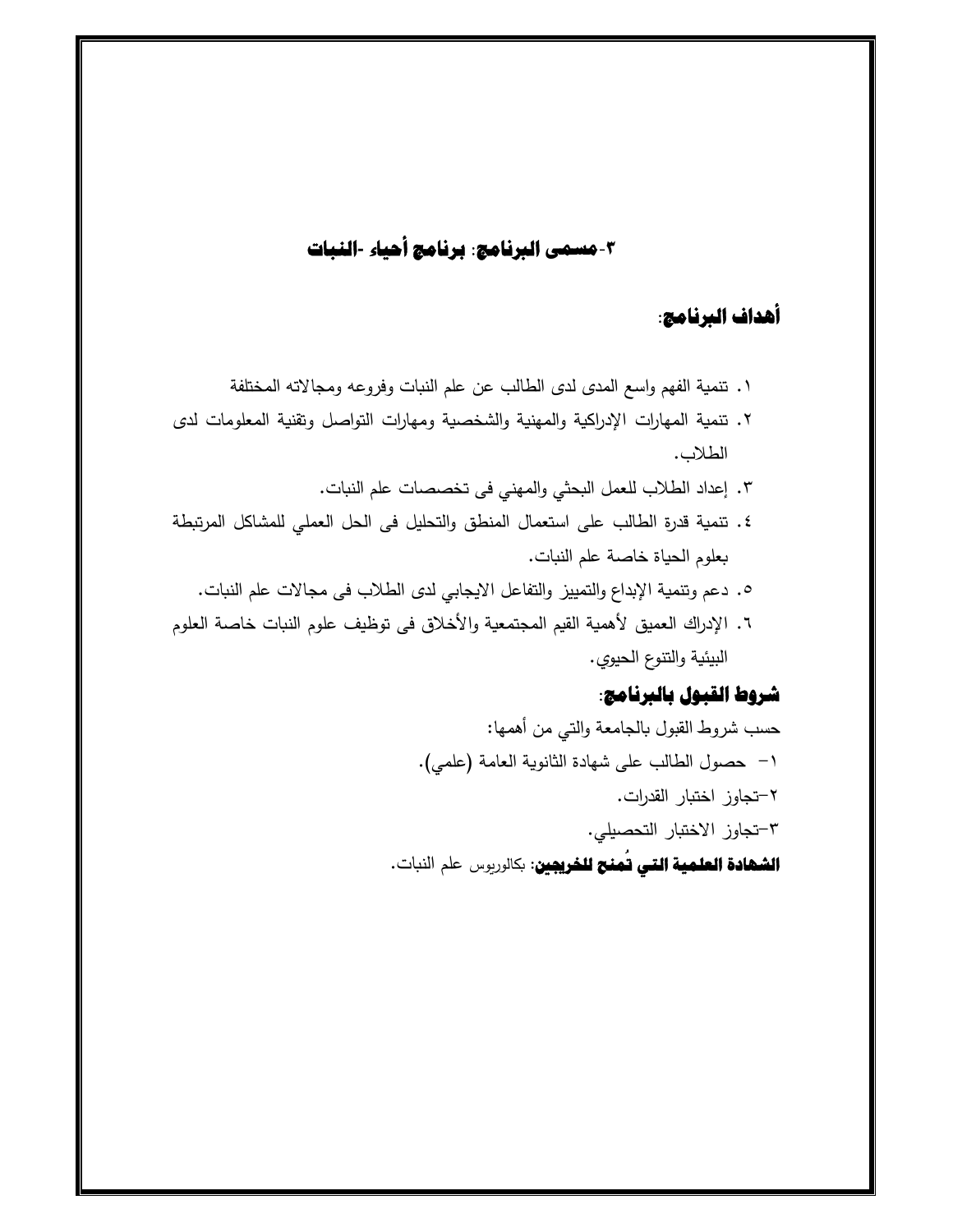## **3-Program title: Plant Biology Program**

#### **Program Goals:**

1- Develop the student's broad understanding of botany, its branches and various fields

2-Develop the cognitive, professional, personal and interpersonal skills of the students.

3-Preparing students for research and professional work in the fields of botany.

4-Develop the student's ability to use logic and analysis in the practical solution of problems related to life sciences, especially botany.

5- Support and develop creativity, discrimination and positive interaction among students in the fields of botany.

6-Deep understanding of the importance of societal values and ethics in the employment of plant sciences, especially environmental sciences and biodiversity.

### **Program Admission Requirements:**

According to the conditions of admission to the university, which are the most important:

1-The student obtains the high school certificate (scientific).

2- Exceed the capacity test.

3-Exceed the test collection.

**The certificate is awarded to graduates: Bachelor of Botany. Study plan for animal - living program**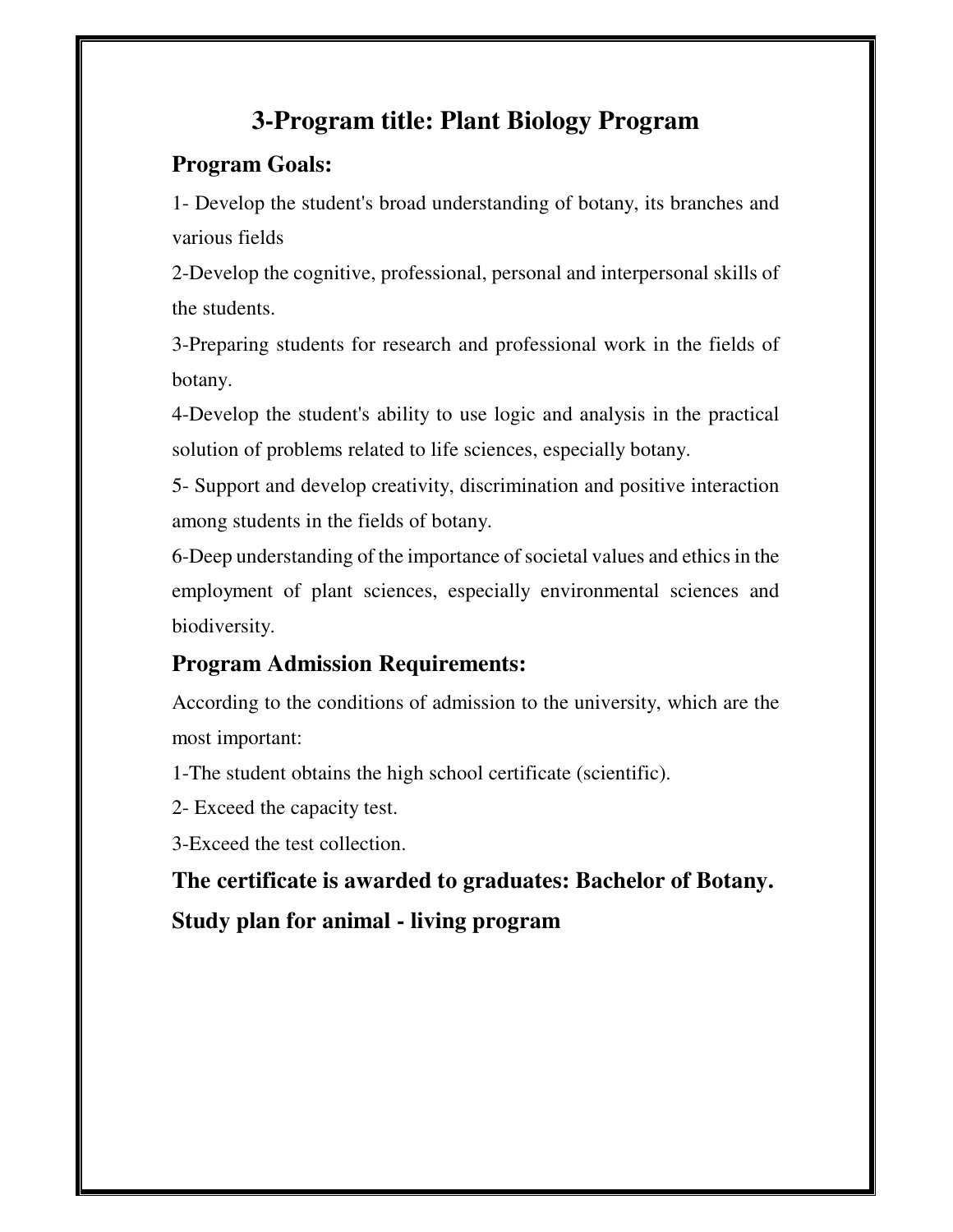### **Botany Program**

#### **Plan of study – 1<sup>st</sup> Year**

| Course<br>Code   | Course Title                            |                                               | Credit                      | Prerequisite | Activity<br>Hours |
|------------------|-----------------------------------------|-----------------------------------------------|-----------------------------|--------------|-------------------|
| <b>BIO101-4</b>  | General Biology                         | أحباء عامة                                    | $\overline{4}$              |              | 3 Lec. 3<br>Lab.  |
| <b>MATH110-3</b> | Introduction to<br><b>Mathematics</b>   | مقدمة في علم<br>رياضيات                       | 3                           |              | 3 Lec             |
| <b>CHEM101-4</b> | General Chemistry1                      | كبمباء عامة ١                                 | $\overline{4}$              |              | 3 Lec. 2<br>Lab   |
| 990111-2         | Fundamentals of<br>Islamic Culture      | اصول الثقافة<br>الاسلامبة                     | $\mathfrak{D}$              |              | 2 Lec             |
| 990115-2         | History and<br>Civilization             | التاريخ<br>والحضارة                           | $\mathcal{D}_{\mathcal{L}}$ |              | 2 Lec             |
| 999801-2         | English for<br>Academic Purposes<br>(1) | اللغة الانجليزية<br>للأغراض<br>الاكادبمبة (١) | $\mathcal{D}_{\mathcal{L}}$ |              |                   |
| <b>Total</b>     |                                         |                                               | 17                          |              |                   |

**Level: 2**

| <b>Course</b><br>Code | <b>Course Title</b>                     |                                         | <b>Credit</b>  | Prerequisite     | <b>Activity</b><br><b>Hours</b> |
|-----------------------|-----------------------------------------|-----------------------------------------|----------------|------------------|---------------------------------|
| <b>MATH120-4</b>      | Calculus $(1)$                          | تفاضل وتكامل (١)                        | $\overline{4}$ | <b>MATH110-4</b> | 4 Lec                           |
| <b>PHYS101-4</b>      | General Physics (1)                     | فيزياء عامة (١)                         | 4              |                  | $3$ Lec, $3$<br>Lab             |
| TECh101-3             | Introduction to<br>Biotechnology        | مقدمة في التقنية<br>الحيوية             | 3              |                  | $2$ Lec, $3$<br>Lab             |
| 990311-2              | Academic Skills                         | المهار ات الجامعبة                      | $\overline{c}$ |                  | 2 Lec                           |
| 990211-2              | Arabic Language<br><b>Skills</b>        | مهار ات اللغة<br>العربية                | $\overline{2}$ |                  | 2 Lec                           |
| 999802-2              | English for<br>Academic Purposes<br>(2) | اللغة الانجليز بة<br>للأغراض الاكاديمية | $\mathfrak{D}$ | 999801-2         |                                 |
| <b>Total</b>          |                                         |                                         | 17             |                  |                                 |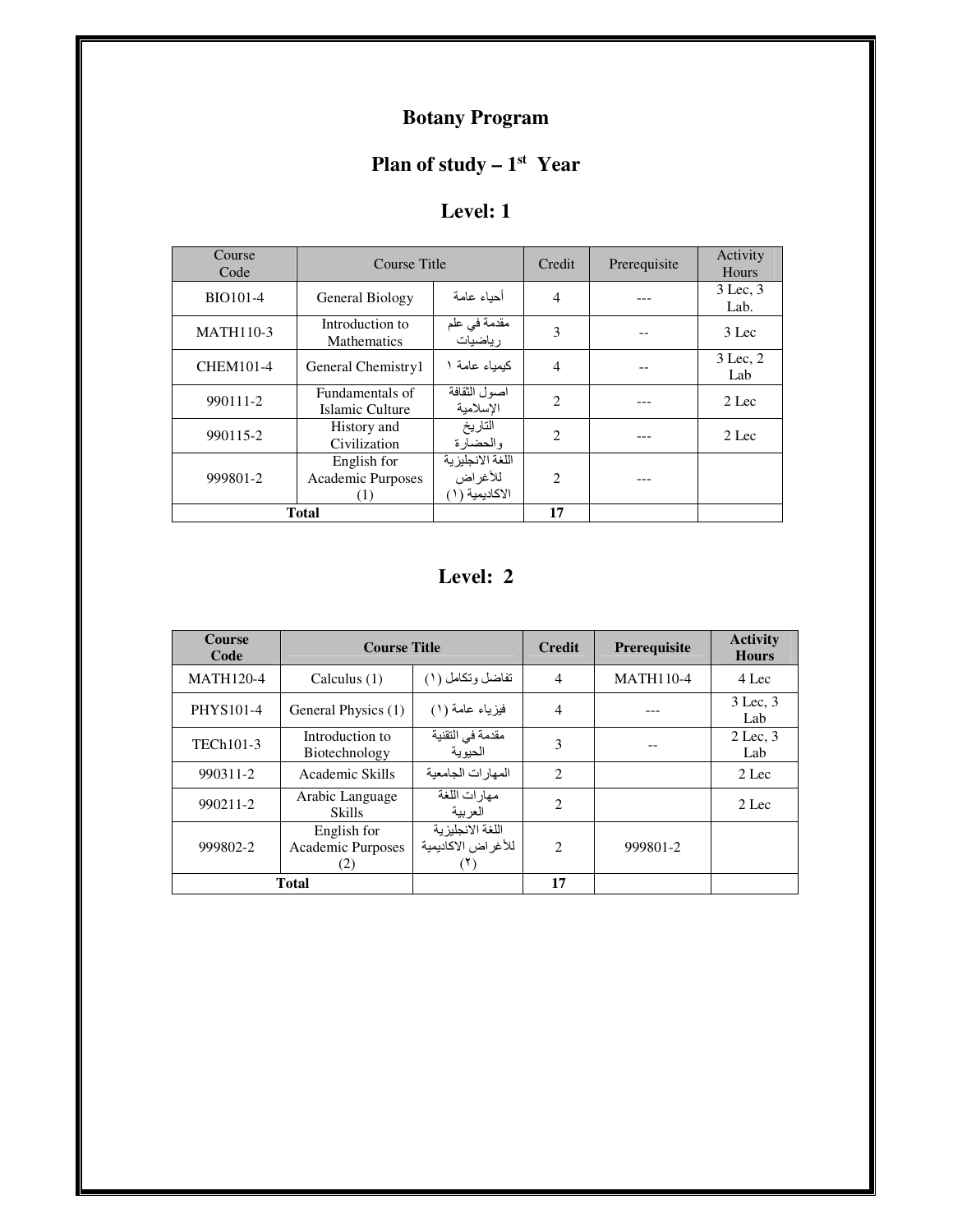#### **Plan of study – 2<sup>nd</sup> Year**

## **Level: 3**

| <b>Course</b><br>Code |                                         | <b>Course Title</b>                    | <b>Credit</b>  | Prerequisite     | <b>Activity</b><br><b>Hours</b> |
|-----------------------|-----------------------------------------|----------------------------------------|----------------|------------------|---------------------------------|
| BIO201-3              | General<br>Zoology                      | علم الحيوان العام                      | 3              | <b>BIO101-4</b>  | $2$ Lec, $3$ Lab.               |
| BIO202-3              | General Botany                          | علم النبات العام                       | 3              | <b>BIO101-4</b>  | $2$ Lec. $3$ Lab.               |
| BIO204-2              | <b>Biostatistics</b>                    | احصاء بيولوجي                          | $\overline{c}$ | <b>MATH120-3</b> | $2$ Lec                         |
| BIO209-3              | Cytology                                | علم الخلبة                             | 3              | <b>BIO101-4</b>  | $2$ Lec, $3$ Lab                |
| BIO250-3              | General<br>Ecology                      | علم البيئة العام                       | 3              | <b>BIO101-4</b>  | 2 Lec. 3 Lab                    |
| 999803-2              | English for<br>Academic<br>Purposes (3) | اللغة الانجليزية<br>للأغراض الاكاديمية | $\mathcal{L}$  | 999802-2         |                                 |
|                       | Total                                   |                                        | 16             |                  |                                 |

| <b>Course</b><br>Code | <b>Course Title</b>                     |                                                     | <b>Credit</b>               | Prerequisite     | <b>Activity</b><br><b>Hours</b> |
|-----------------------|-----------------------------------------|-----------------------------------------------------|-----------------------------|------------------|---------------------------------|
| BIO309-3              | Plant Kingdom                           | مملكة نناتنة                                        | 3                           | BIO202-3         | $2$ Lec, $3$<br>Lab             |
| <b>BIO208-3</b>       | General<br>Microbiology                 | أحداء دقنقة عامة                                    | 3                           | <b>BIO101-4</b>  | $2$ Lec, $3$<br>Lab.            |
| BIO205-2              | <b>Biodiversity</b>                     | تنوع حيوي                                           | $\overline{c}$              | BIO250-3         | 2 Lec                           |
| CHEM214-3             | Biochemistry                            | كبمباء حبوبة                                        | 3                           | <b>CHEM102-4</b> | 2 Lec, 2Lab                     |
| BIO206-3              | Genetics                                | علم الوراثة                                         | $\overline{2}$              | BIO202-3         | 1 Lec, 3Lab                     |
| 990112-2              | Islamic Culture<br>(Morals and Values)  | الثقافة الإسلامية<br>(الأخلاق والقيم)               | $\mathfrak{D}$              | 990111-2         | 2 Lec                           |
| 999804-2              | English for<br>Academic Purposes<br>(4) | اللغة الانجليز بة<br>للأغر اض الاكاديمية<br>$(\xi)$ | $\mathcal{D}_{\mathcal{L}}$ | 999803-2         |                                 |
|                       | Total                                   |                                                     | 17                          |                  |                                 |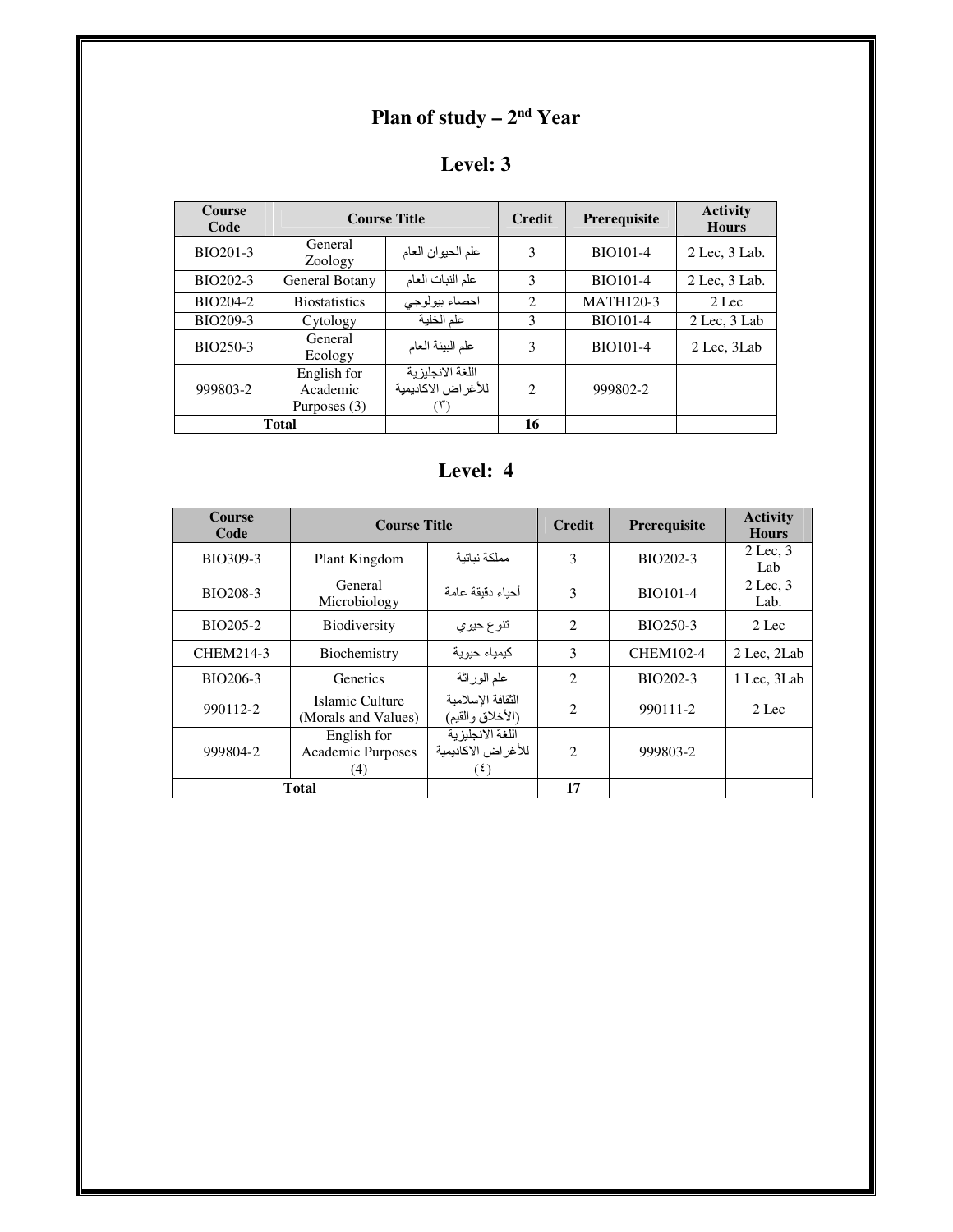# **Plan of study – 3<sup>rd</sup> Year**

| Course<br>Code | Course Title                                        | Credit                                 | Prerequisi<br>te            | Activity<br>Hours |                     |
|----------------|-----------------------------------------------------|----------------------------------------|-----------------------------|-------------------|---------------------|
| BIO310-3       | <b>Plant Anatomy</b>                                | تشريح نبات                             | 3                           | BIO202-3          | $2$ Lec, $3$<br>Lab |
| BIO321-3       | Mycology                                            | علم الفطر يات                          | 3                           | BIO208-3          | $2$ Lec, $3$<br>Lab |
| BIO335-2       | Plant Ecology                                       | بيئة نباتية                            | 3                           | BIO250-3          | $2$ Lec. $3$<br>Lab |
| BIO320-3       | Plant Physiology (1)                                | وظائف أعضاء نبات ١                     | $\mathcal{F}$               | BIO202-3          | $2$ Lec, $3$<br>Lab |
| BIO352-2       | Pollution and<br>environmental impact<br>assessment | التلوث ونقييم الأثر البيئي             | $\mathcal{P}$               | BIO205-2          | $2$ Lec             |
| 999807-2       | English for Specific<br>purposes                    | اللغة الآنجليزية<br>للأغراض الخاصة (١) | $\mathcal{D}_{\mathcal{L}}$ |                   | 2 Lec               |
|                | <b>Total</b>                                        |                                        | 16                          |                   |                     |

#### **Level: 5**

| Course<br>Code | Course Title                   | Credit             | Prerequisite                | Activity<br>Hours |              |
|----------------|--------------------------------|--------------------|-----------------------------|-------------------|--------------|
| BIO318-3       | Economic botany                | نبات اقتصادي       | 3                           | BIO310-3          | 2 Lec, 3 Lab |
| BIO313-3       | Phycology                      | علم الطحالب        | 3                           | BIO309-3          | 2 Lec, 3 Lab |
| BIO336-3       | <b>Plant Physiology</b><br>(2) | وظائف أعضاء نبات 2 | 3                           | BIO320-3          | 2 Lec. 3 Lab |
| BIO401-3       | Archegoniate                   | ار شيجو نيات       | $\overline{3}$              | BIO313-3          | 2 Lec, 3 Lab |
| BIO338-2       | Vegetation                     | الكساء الخضري      | $\mathcal{D}_{\mathcal{L}}$ | BIO335-2          | 1 Lec, 3 Lab |
| 990113-2       | Islamic Studies 3              | علوم اسلامية ٣     | 2                           | 990112-2          | 2 Lec        |
| <b>Total</b>   |                                |                    | 16                          |                   |              |

تدىريبصيفي

| <b>Course</b><br>Code | <b>Course Title</b>  |               | <b>Credit</b> | <b>Prerequisite</b>                 | <b>Activity Hours</b>      |
|-----------------------|----------------------|---------------|---------------|-------------------------------------|----------------------------|
| BIO454-3              | <b>Field Studies</b> | در اسات حقلية | 3             | Terminate<br>specialized 35<br>hrs. | 9 Lab./week For<br>1 month |
| <b>Total</b>          |                      |               | 3             |                                     |                            |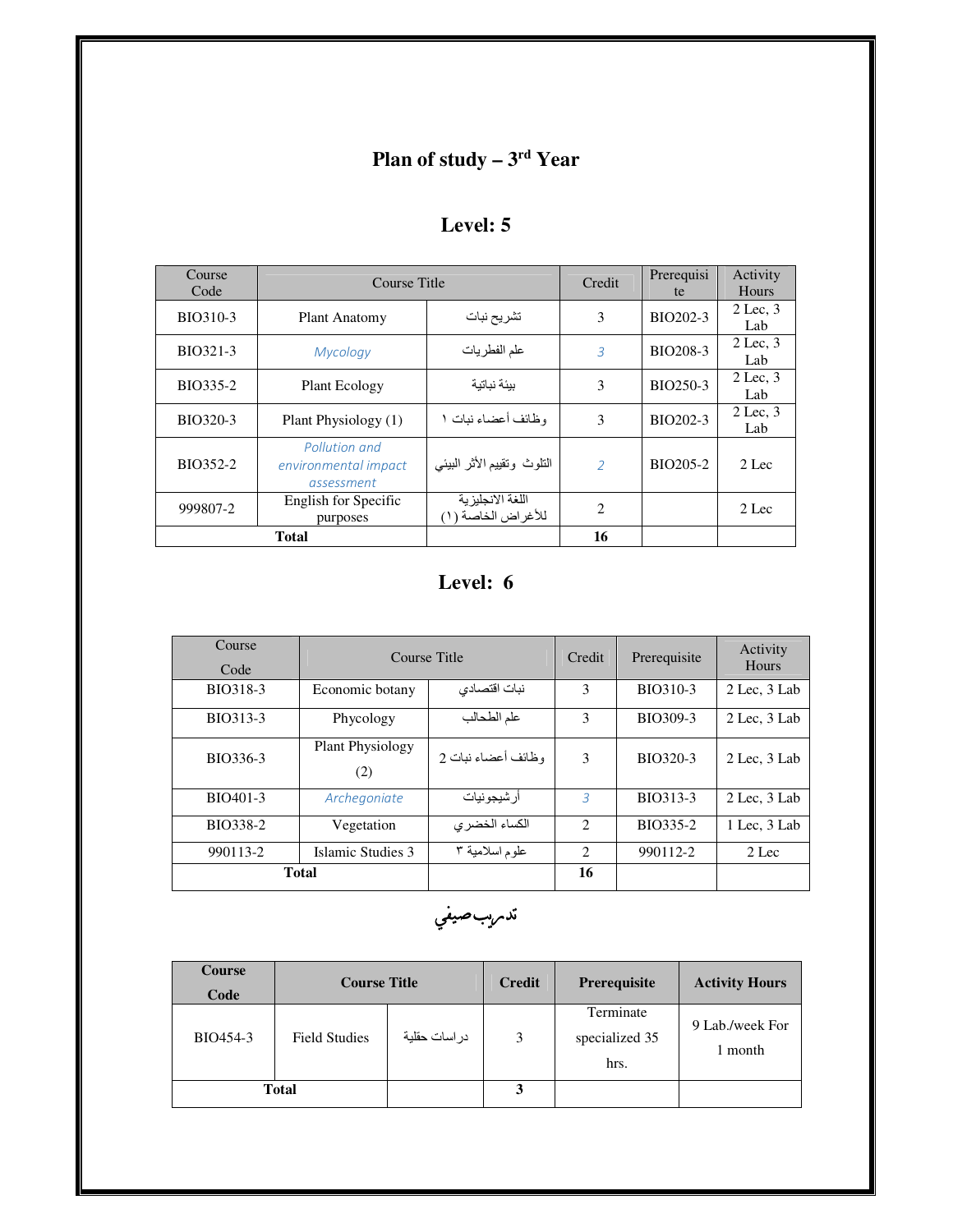#### **Plan of study – 4<sup>th</sup> Year**

| <b>Course</b><br>Code | <b>Course Title</b>                   |                                   | <b>Credit</b>  | <b>Prerequisite</b> | <b>Activity Hours</b> |
|-----------------------|---------------------------------------|-----------------------------------|----------------|---------------------|-----------------------|
| BIO430-3              | Medicinal Plants                      | نباتات طببة                       | 3              | BIO318-3            | $2$ Lec, $3$ Lab      |
| BIO416-3              | Taxonomy of<br><b>Flowering Plant</b> | تصنيف نبات ز هر ي                 | 3              | BIO309-3            | $2$ Lec. $3$ Lab      |
| BIO417-3              | <b>Plant Hormones</b>                 | هرمونات نباتية                    | 3              | BIO320-3            | $2$ Lec, $3$ Lab      |
| BIO429-3              | Plant pathology                       | أمر اض نبات                       | $\mathcal{F}$  | BIO321-3            | 2 Lec, 3 Lab          |
| BIO420-3              | Molecular Biology                     | بيولوجيا جزيئية                   | 3              | BIO206-3            | $2$ Lec. $3$ Lab      |
| 990114-2              | Islamic Studies 4                     | علوم اسلامية ٤                    | $\overline{2}$ | 990113-2            | $2$ Lec               |
| 999809-2              | English Course<br>(Elective 1)        | مقرر لغة انجلبزبة<br>اختيار ي (۱) | $\overline{c}$ |                     | $2$ Lec               |
| Total                 |                                       |                                   | 19             |                     |                       |

**Level: 8**

| <b>Course</b><br>Code | <b>Course Title</b>                   |                            | <b>Credit</b>  | <b>Prerequisite</b>    | <b>Activity</b><br><b>Hours</b> |
|-----------------------|---------------------------------------|----------------------------|----------------|------------------------|---------------------------------|
| BIO436-3              | <b>Plant Secondary</b><br>Metabolites | النواتج الثانوية في النبات | $\mathcal{F}$  | BIO430-3               | 2 Lec. 3 Lab                    |
| BIO413-3              | Flora of Saudi Arabia                 | فلور ا المملكة             | 3              | BIO416-3               | 2 Lec. 3 Lab                    |
| BIO435-2              | Phytogeography                        | جغر افيا نباتية            | $\mathfrak{D}$ | BIO338-2               | $2$ Lec                         |
| BIO431-3              | <b>Plant Stress Physiology</b>        | فسبو لو جبا الاجهاد        | 3              | BIO336-3               | $2$ Lec, $3$ Lab                |
| BIO415-3              | <b>Plant Tissue Culture</b>           | ز ر اعة أنسجة نباتية       | 3              | BIO417-3               | 2 Lec. 3 Lab                    |
| BIO419-3              | <b>Graduation Project</b>             | مشروع تخرج                 | 3              | Registered by<br>Dept. | $3$ Lec                         |
|                       | <b>Total</b>                          |                            | 17             |                        |                                 |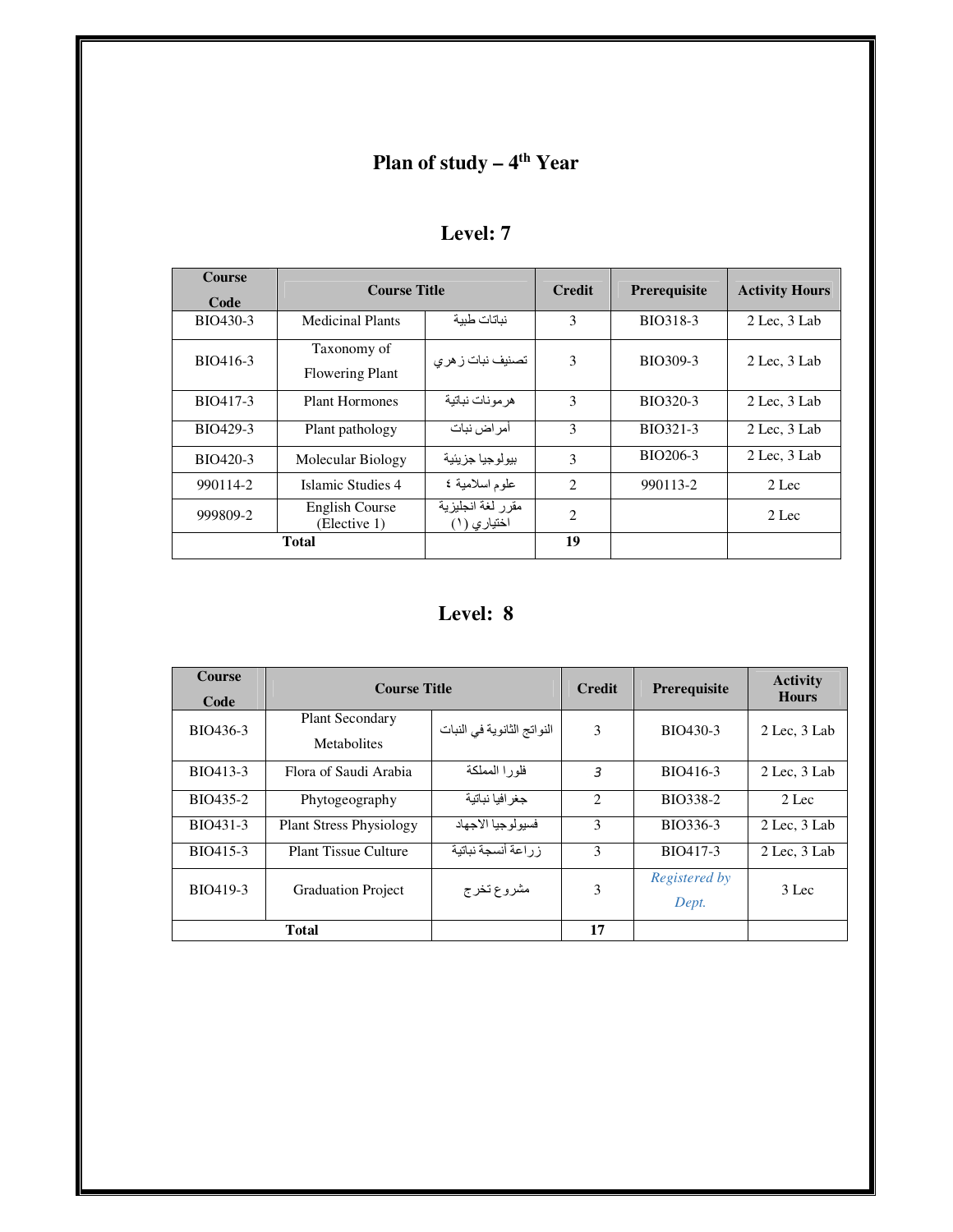## **-٤مسمى البرنامج: برنامج الأحياء الدقيقة**

### **أهداف البرنامج:**

- ١. تنمية الفهم واسع المدى لدى الطالب عن علم الأحياء الدقيقة وفروعه ومجالاته التطبيقية. ٢. إعداد الطلاب للعمل البحثي والمهني فى تخصصات علم الأحياء الدقيقة ٣. تنمية قدرة الطالب على استعمال المنطق والتحليل فى الحل العملي للمشاكل المرتبطة بعلوم الأحياء الدقيقة.
- ٤. دعم وتنمية الإبداع والتمييز والتفاعل الايجابي لدى الطلاب فى مجالات علم الاحياء الدقيقة.

### **شروط القبول بالبرنامج:**

حسب شروB القبول !الجامعة والتي من أهمها: ١- حصول الطالب على شهادة الثانوة العامة (علمي). ٢- تجاوز اخت!ار القدرات. ٣- تجاوز الاخت!ار التحصیلي.

**الشهادة العلمية التي تُمنح للخريجين**: بكالوريوس أحياء دقيقة. **ُ**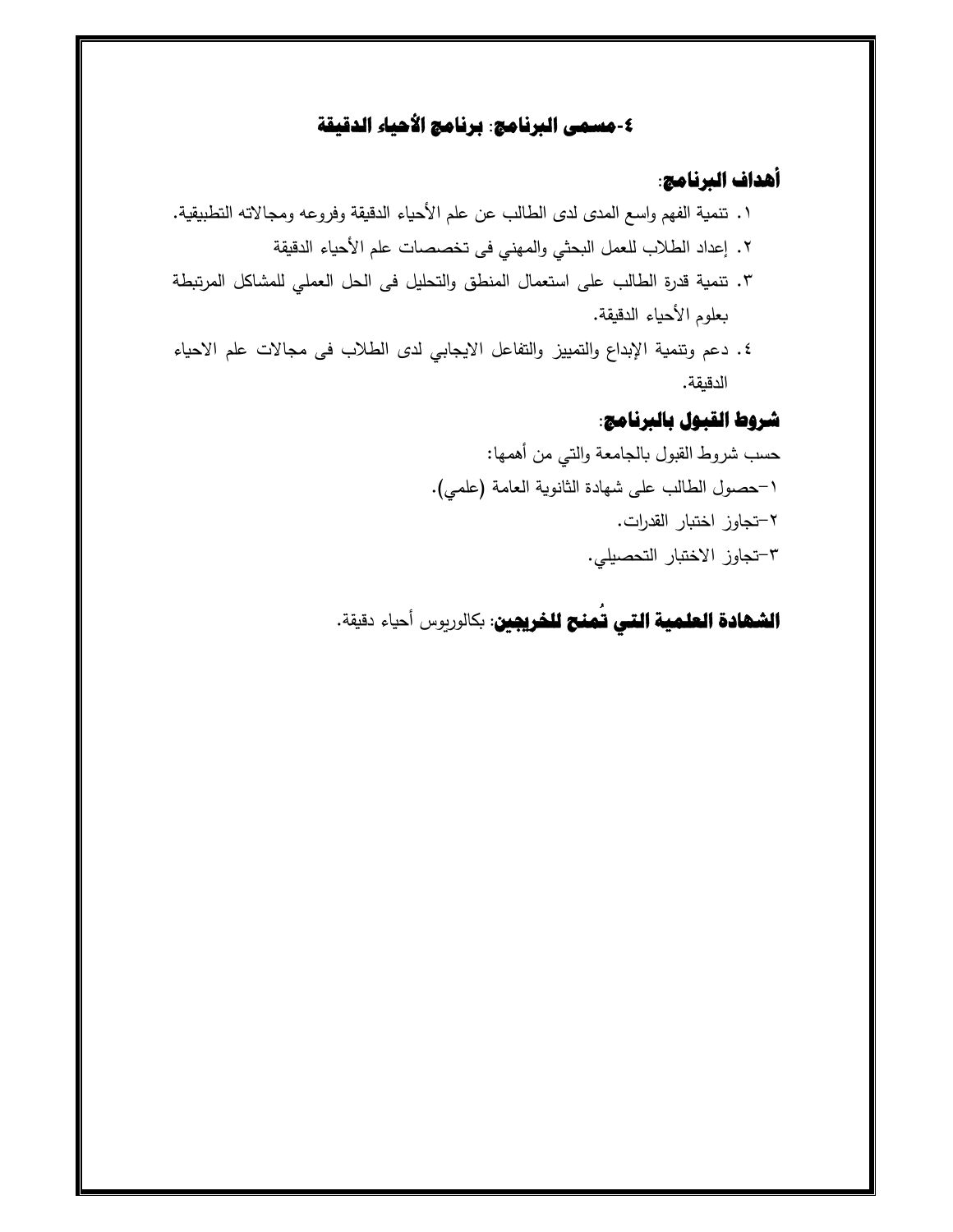### **4- Program title: microbiology program**

#### **Program Goals:**

1-Develop a broad understanding of the student on microbiology and its branches and fields of application.

2- Preparing students for research and professional work in the specialties of microbiology

3- Developing the student's ability to use logic and analysis in the practical solution of problems related to microbiology.

4- Supporting and developing creativity, discrimination and positive interaction among students in microbiology.

#### **Program Admission Requirements:**

According to the conditions of admission to the university, which are the most important:

- 1- The student obtains the high school certificate (scientific).
- 2- Overtake the capacity test.
- 3- Overtake the test collection.

#### **Degree certificate for graduates: Bachelor of Microbiology.**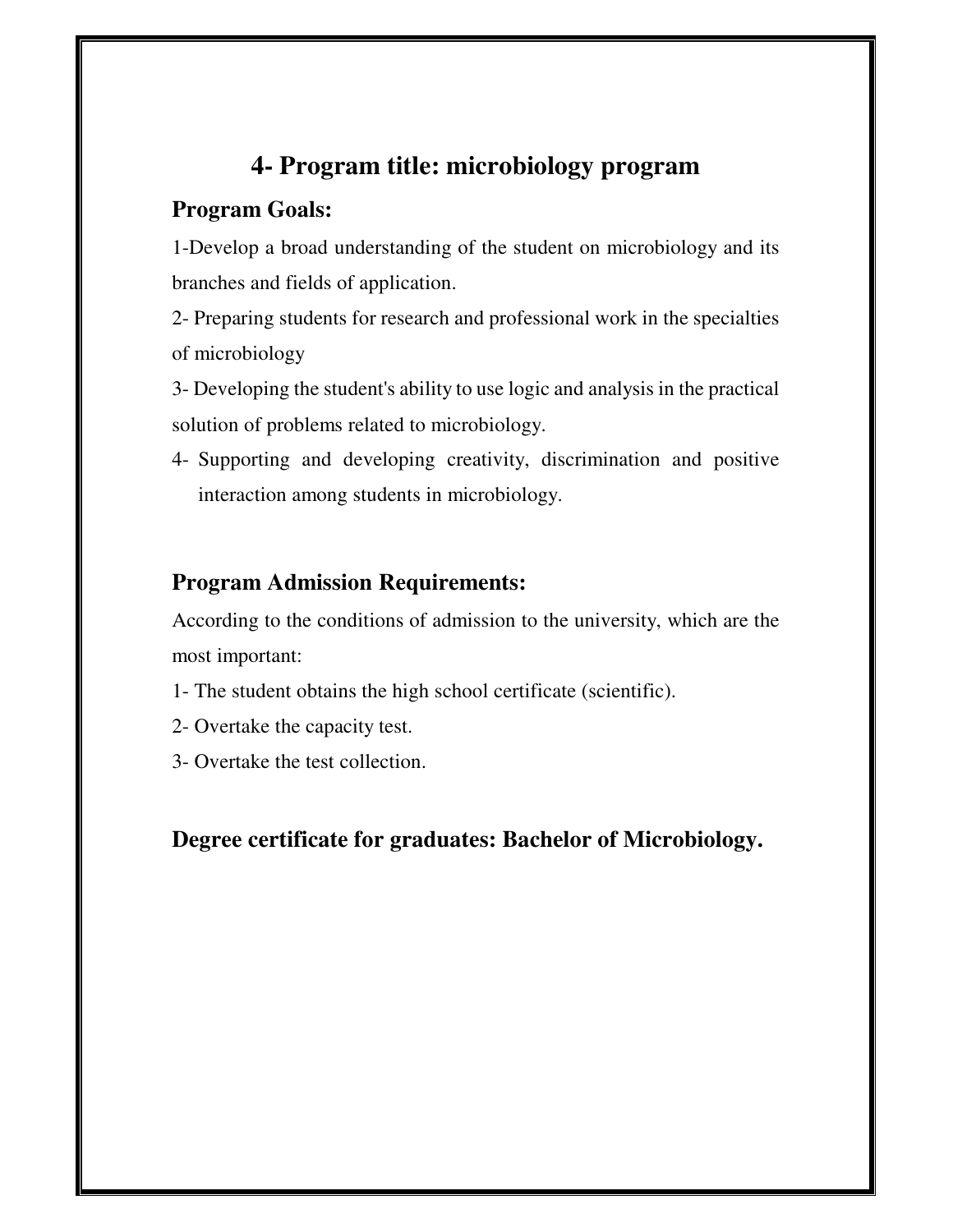## **الخطة الدراسية لبرنامج الأحياء الدقيقة**

**Microbiology Program**

### **Plan of study – 1<sup>st</sup> Year**

#### **Level: 1**

| <b>Course</b><br>Code | Course Title                              |                                               | Credit                      | Prerequisite | <b>Activity</b><br><b>Hours</b> |
|-----------------------|-------------------------------------------|-----------------------------------------------|-----------------------------|--------------|---------------------------------|
| <b>BIO101-4</b>       | General Biology                           | أحباء عامة                                    | 4                           |              | 3 Lec. 3<br>Lab.                |
| <b>MATH110-3</b>      | Introduction to<br>Mathematics            | مقدمة في علم<br>رياضيات                       | 3                           |              | $3$ Lec                         |
| <b>CHEM101-4</b>      | General<br>Chemistry1                     | كبمباء عامة ١                                 | $\overline{4}$              |              | 3 Lec. 2<br>Lab                 |
| 990111-2              | Fundamentals of<br>Islamic Culture        | اصول الثقافة<br>الاسلامبة                     | $\mathfrak{D}$              |              | 2 Lec                           |
| 990115-2              | History and<br>Civilization               | التاريخ والحضارة                              | $\mathfrak{D}$              |              | 2 Lec                           |
| 999801-2              | English for<br>Academic<br>Purposes $(1)$ | اللغة الأنجليزية<br>للأغراض<br>الاكاديمية (١) | $\mathcal{D}_{\mathcal{A}}$ |              |                                 |
|                       | <b>Total</b>                              |                                               | 17                          |              |                                 |

| <b>Course</b><br>Code | <b>Course Title</b>                     |                                         | <b>Credit</b>  | Prerequisite     | <b>Activity</b><br><b>Hours</b> |
|-----------------------|-----------------------------------------|-----------------------------------------|----------------|------------------|---------------------------------|
| <b>MATH120-4</b>      | Calculus $(1)$                          | تفاضل وتكامل (١)                        | $\overline{4}$ | <b>MATH110-4</b> | 4 Lec                           |
| <b>PHYS101-4</b>      | <b>General Physics</b><br>(1)           | فيزياء عامة (١)                         | $\overline{4}$ |                  | 3 Lec, 3 Lab                    |
| TECh101-3             | Introduction to<br>Biotechnology        | مقدمة في التقنية<br>الحبوبة             | 3              |                  | $2$ Lec, $3$ Lab                |
| 990311-2              | Academic Skills                         | المهار ات الجامعبة                      | 2              |                  | 2 Lec                           |
| 990211-2              | Arabic Language<br><b>Skills</b>        | مهارات اللغة العربية                    | $\overline{2}$ |                  | 2 Lec                           |
| 999802-2              | English for<br>Academic<br>Purposes (2) | اللغة الانجليزية<br>للأغر اض الاكاديمية | $\mathfrak{D}$ | 999801-2         |                                 |
|                       | <b>Total</b>                            |                                         | 17             |                  |                                 |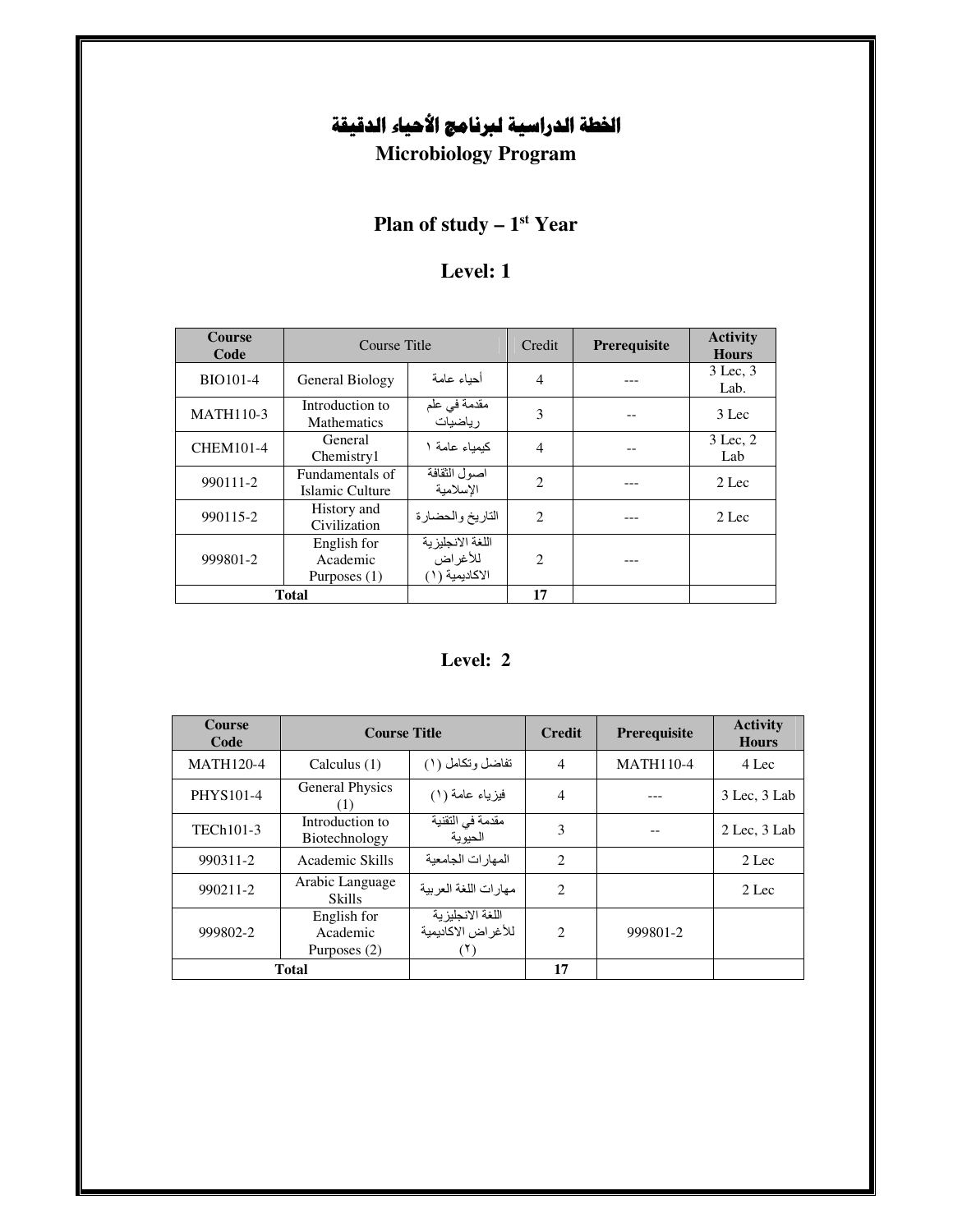# **Plan of study – 2<sup>nd</sup> Year**

| <b>Course</b><br>Code |                                           | <b>Course Title</b>                                | <b>Credit</b>  | Prerequisite     | <b>Activity</b><br><b>Hours</b> |
|-----------------------|-------------------------------------------|----------------------------------------------------|----------------|------------------|---------------------------------|
| BIO201-3              | General<br>Zoology                        | علم الحيوان العام                                  | 3              | <b>BIO101-4</b>  | $2$ Lec, $3$ Lab.               |
| BIO202-3              | General<br><b>B</b> otany                 | علم النبات العام                                   | 3              | <b>BIO101-4</b>  | $2$ Lec, $3$ Lab.               |
| BIO204-2              | <b>Biostatistics</b>                      | احصاء بيولوجي                                      | $\overline{2}$ | <b>MATH120-3</b> | $2$ Lec                         |
| BIO209-3              | Cytology                                  | علم الخلية                                         | 3              | <b>BIO101-4</b>  | $2$ Lec, $3$ Lab                |
| BIO250-3              | General<br>Ecology                        | علم البيئة العام                                   | 3              | <b>BIO101-4</b>  | 2 Lec. 3 Lab                    |
| 999803-2              | English for<br>Academic<br>Purposes $(3)$ | اللغة الانجليزية<br>للأغراض الاكاديمية<br>$(\top)$ | $\mathfrak{D}$ | 999802-2         |                                 |
| <b>Total</b>          |                                           |                                                    | 16             |                  |                                 |

Level: 4

| <b>Course</b><br>Code | <b>Course Title</b>                    |                                                  | <b>Credit</b>               | Prerequisite     | <b>Activity</b><br><b>Hours</b> |
|-----------------------|----------------------------------------|--------------------------------------------------|-----------------------------|------------------|---------------------------------|
| BIO208-3              | General Microbiology                   | أحباء دقبقة عامة                                 | 3                           | <b>BIO101-4</b>  | $2$ Lec. $3$<br>Lab.            |
| BIO205-2              | <b>Biodiversity</b>                    | تنو ع حيو ي                                      | 2                           | BIO250-3         | $2$ Lec                         |
| CHEM214-3             | Biochemistry                           | كيمياء حيو ية                                    | 3                           | <b>CHEM102-4</b> | $2$ Lec.<br>2Lab                |
| BIO206-3              | Genetics                               | علم الور اثـة                                    | 2                           | BIO202-3         | 1 Lec.<br>3Lab                  |
| BIO350-2              | Microbial Ecology                      | ببئة مبكر وببة                                   | $\overline{c}$              | BIO210-3         | 1 Lec. 3<br>Lab                 |
| 990112-2              | Islamic Culture (Morals<br>and Values) | الثقافة الاسلامبة<br>(الأخلاق والقيم)            | $\mathcal{D}_{\mathcal{L}}$ | 990111-2         | 2 Lec                           |
| 999804-2              | English for Academic<br>Purposes (4)   | اللغة الانجليز ية<br>للأغراض<br>الأكاديمية ( ٤ ) | $\mathcal{D}_{\mathcal{L}}$ | 999803-2         |                                 |
|                       | <b>Total</b>                           |                                                  | 17                          |                  |                                 |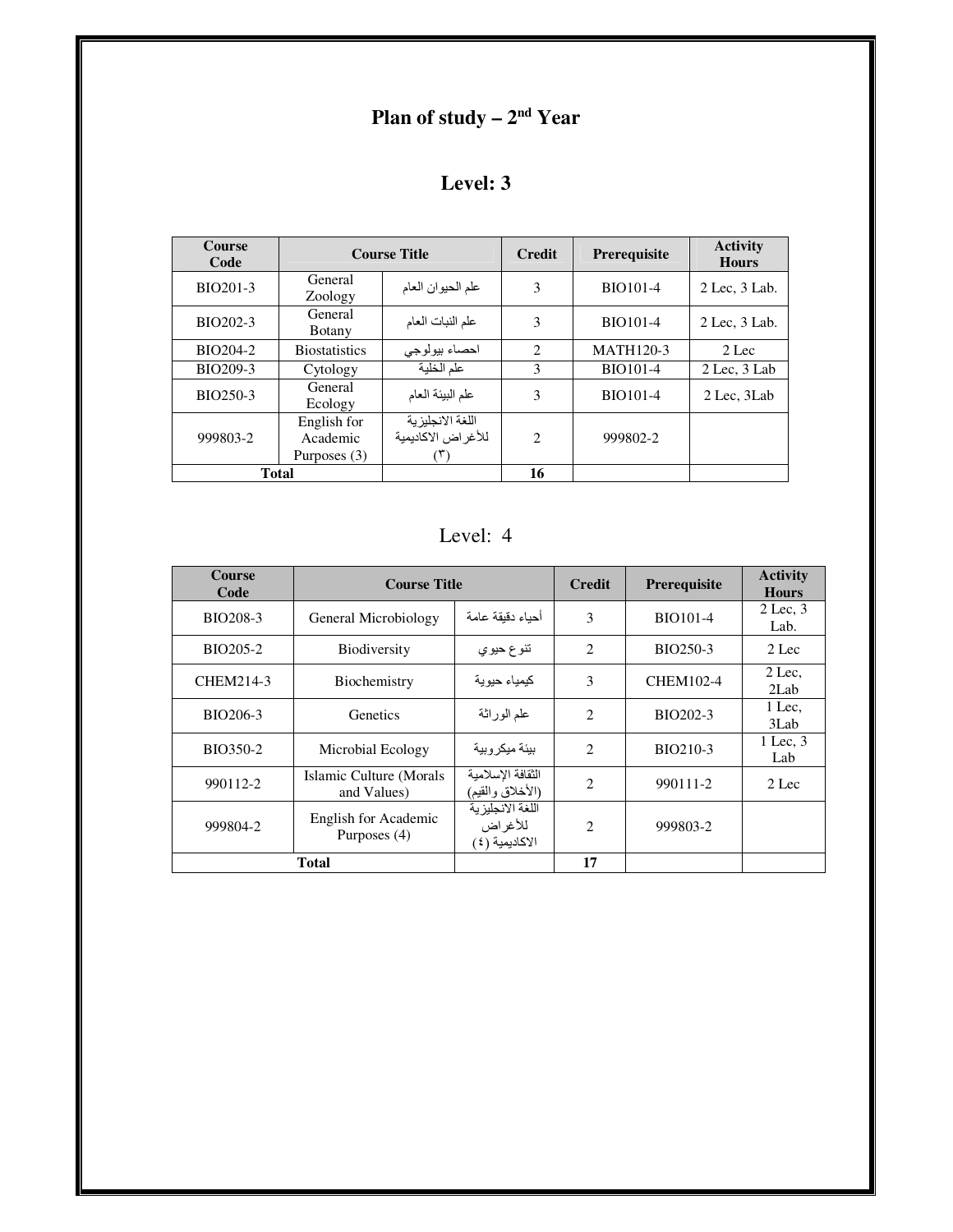## **Plan of study – 3<sup>rd</sup> Year**

### **Level: 5**

| <b>Course</b><br>Code | <b>Course Title</b>                 |                                        | <b>Credit</b>  | Prerequisite    | <b>Activity</b><br><b>Hours</b> |
|-----------------------|-------------------------------------|----------------------------------------|----------------|-----------------|---------------------------------|
| BIO337-3              | Mycology                            | علم الفطريات                           | 3              | BIO208-3        | $2$ Lec. $3$<br>Lab             |
| BIO340-3              | Bacteriology                        | علم البكتر يا                          | 3              | <b>BIO208-3</b> | $2$ Lec, $3$<br>Lab             |
| BIO341-3              | Virology                            | علم الفير و سات                        | 3              | BIO208-3        | $2$ Lec. $3$<br>Lab             |
| BIO351-3              | Microalgae                          | الطحالب الدقنقة                        | 3              | BIO208-3        | $2$ Lec, $3$<br>Lab             |
| BIO342-3              | Medical<br>Parasitology             | طفيليات طبية                           | 3              | BIO341-3        | $2$ Lec. $3$<br>Lab             |
| 999807-2              | English for<br>Specific<br>purposes | اللغة الانجليزية للأغراض<br>الخاصة (١) | $\overline{2}$ |                 | 2 Lec                           |
|                       | Total                               |                                        | 17             |                 |                                 |

| <b>Course</b><br>Code | <b>Course Title</b>          | <b>Credit</b>            | Prerequisite                  | <b>Activity</b><br><b>Hours</b> |                     |
|-----------------------|------------------------------|--------------------------|-------------------------------|---------------------------------|---------------------|
| BIO328-3              | Microbial Plant<br>Pathology | أمر اض نبات<br>ميكر وبية | 3                             | BIO337-3                        | $2$ Lec, $3$<br>Lab |
| BIO343-3              | Microbial Physiology         | فسيولوجي كائنات<br>دقنقة | 3                             | BIO340-3                        | $2$ Lec, $3$<br>Lab |
| BIO353-3              | Soil Microbiology            | مبكر وببولوجبا التربة    | 3                             | BIO350-3                        | $2$ Lec, $3$<br>Lab |
| BIO345-3              | Microbial Genetics           | ور اثَّة كائنات دقبقة    | 3                             | BIO206-3                        | $2$ Lec, $3$<br>Lab |
| BIO354-3              | Yeasts                       | خمائر                    | 3                             | BIO337-3                        | $2$ Lec, $3$<br>Lab |
| 990113-2              | Islamic Studies 3            | علوم اسلامية ٣           | $\mathfrak{D}_{\mathfrak{p}}$ | 990112-2                        | $2$ Lec             |
|                       | <b>Total</b>                 |                          | 17                            |                                 |                     |

التدىريبالصيفي

| Course<br>Code | <b>Course Title</b> |                      | <b>Credit</b> | <b>Prerequisite</b>              | <b>Activity Hours</b> |
|----------------|---------------------|----------------------|---------------|----------------------------------|-----------------------|
| BIO443-4       | Field Training      | تدریب میدان <i>ی</i> | 4             | Terminate specialized<br>35 hrs. | 3 Lec. 3 Lab          |
| Total          |                     |                      |               |                                  |                       |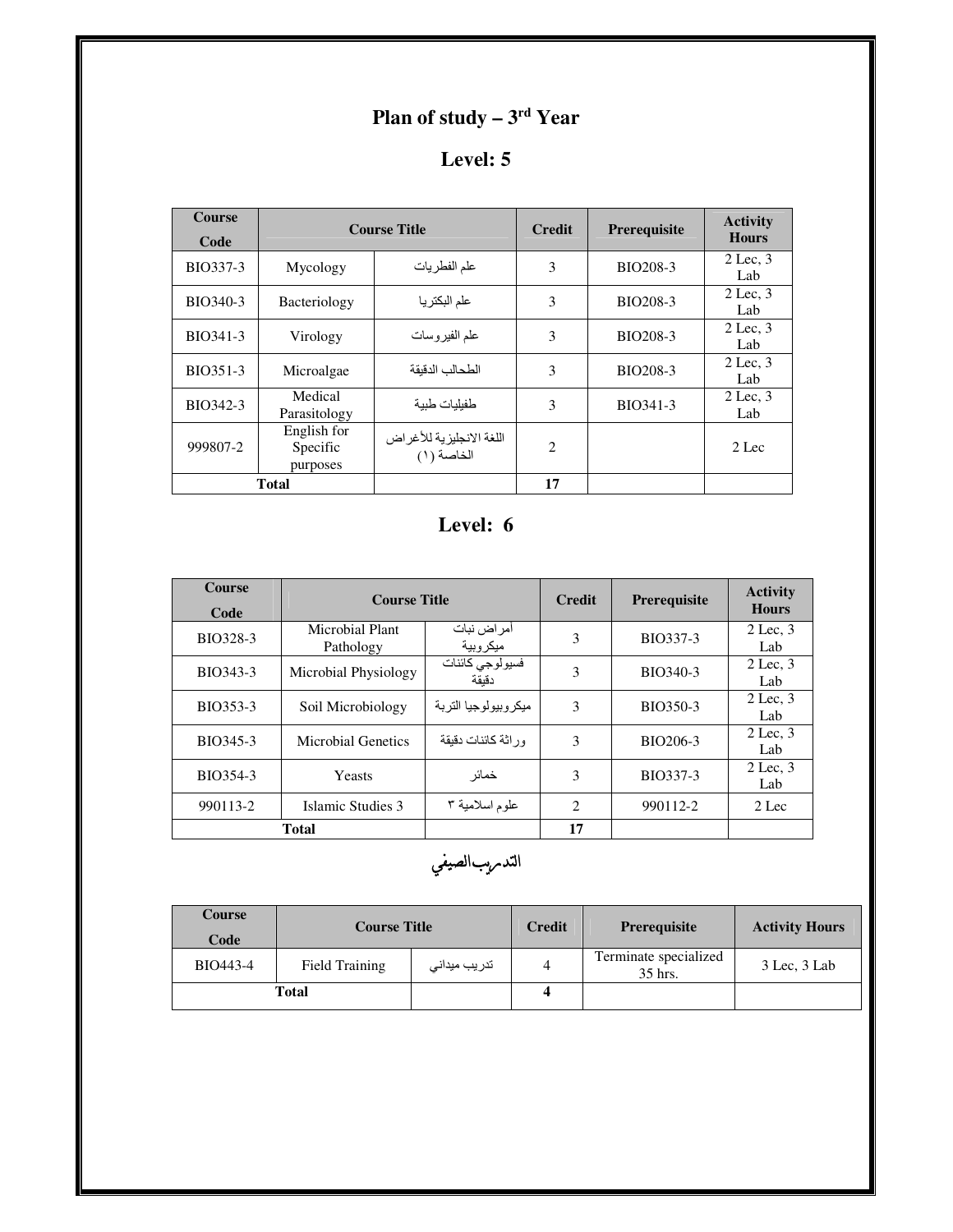## **Plan of study – 4<sup>th</sup> Year**

| <b>Course</b><br>Code | <b>Course Title</b>            |                                  | <b>Credit</b>  | <b>Prerequisite</b> | <b>Activity</b><br><b>Hours</b> |
|-----------------------|--------------------------------|----------------------------------|----------------|---------------------|---------------------------------|
| BIO448-3              | Medical<br>Microbiology        | ميكر وبيولوجيا<br>طببة           | 3              | BIO350-3            | $2$ Lec, $3$<br>Lab             |
| BIO442-3              | Microbial Toxins               | سموم ميكر وبية                   | 3              | BIO343-3            | $2$ Lec, $3$<br>Lab             |
| BIO450-3              | Food Microbiology              | ميكر وبيولوجيا<br>الغذاء         | 3              | BIO340-3            | $2$ Lec, $3$<br>Lab             |
| BIO445-3              | Antimicrobials                 | مضادات مبكر و بية                | 3              | BIO348-3            | $2$ Lec, $3$<br>Lab             |
| 990114-2              | Islamic Studies 4              | علوم اسلامية ٤                   | $\overline{2}$ | 990113-2            | $2$ Lec                         |
| 999809-2              | English Course<br>(Elective 1) | مقرر لغة انجليزية<br>اختياري (١) | $\overline{c}$ |                     | 2 Lec                           |
|                       | <b>Total</b>                   |                                  | 16             |                     |                                 |

| <b>Course</b><br>Code | <b>Course Title</b>       |                          | <b>Credit</b>  | Prerequisite           | <b>Activity</b><br><b>Hours</b> |
|-----------------------|---------------------------|--------------------------|----------------|------------------------|---------------------------------|
| BIO419-3              | <b>Graduation Project</b> | مشروع تخرج               | 3              | Registered by<br>Dept. | $2$ Lec, $3$<br>Lab             |
| BIO440-3              | Industrial Microbiology   | ميكروبيولوجيا<br>صناعية  | 3              | BIO343-3               | 2 Lec. 3<br>Lab                 |
| BIO444-3              | Petroleum Microbiology    | ميكروبيولوجيا<br>البترول | 3              | BIO343-3               | $2$ Lec, $3$<br>Lab             |
| BIO446-3              | Immunology                | علم المناعة              | 3              | BIO348-3               | $2$ Lec, $3$<br>Lab             |
| BIO449-3              | Water Microbiology        | ميكر وبيولوجيا<br>المناه | 3              | BIO350-3               | $2$ Lec, $3$<br>Lab             |
| BIO451-2              | Microbial Diagnosis       | تشخيص ميكروبي            | $\mathfrak{D}$ | BIO450-3               | 1 Lec. 3<br>Lab                 |
| <b>Total</b>          |                           |                          | 17             |                        |                                 |